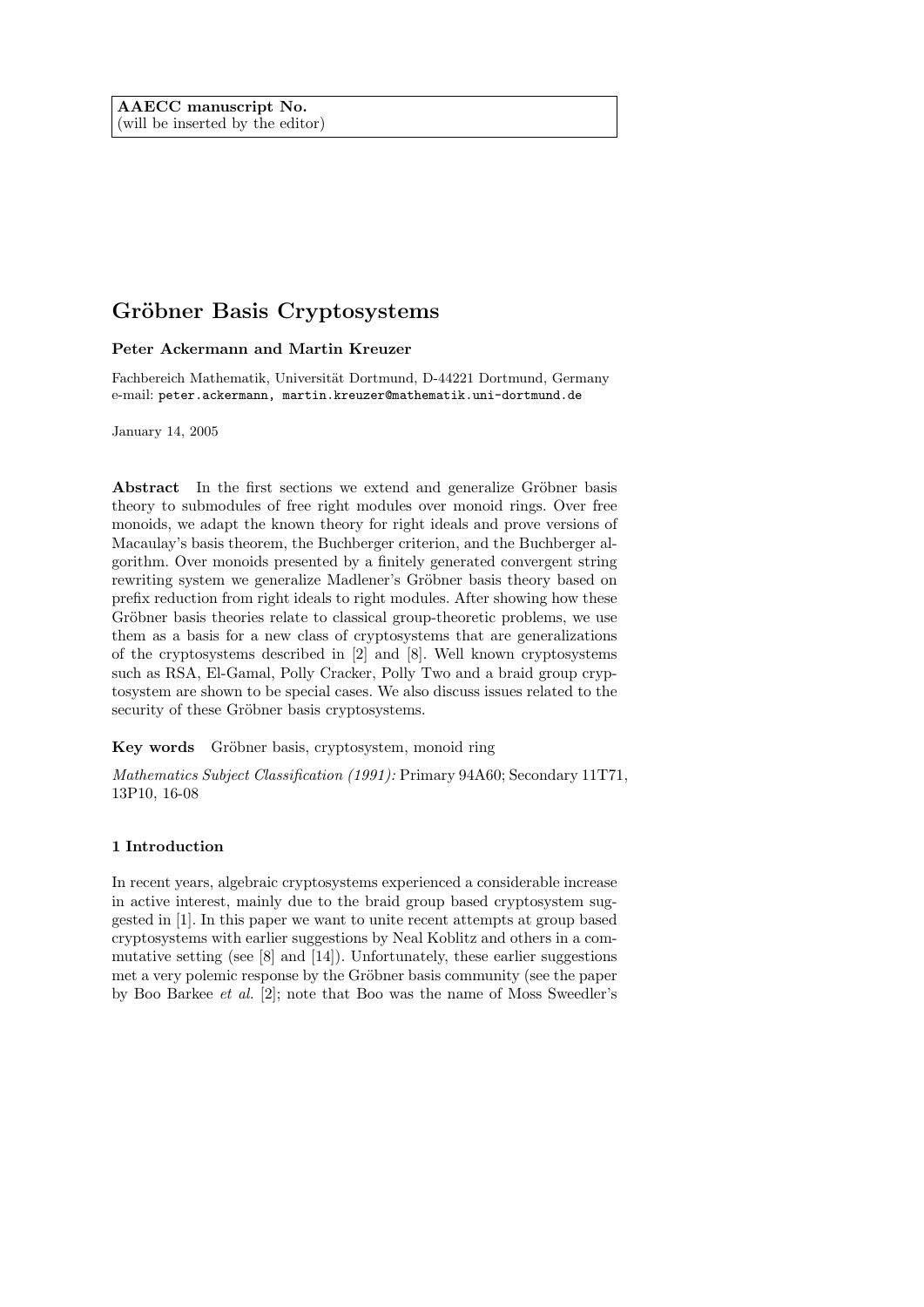former dog). In the following years, there were only scattered attempts to rescue these Polly Cracker type cryptosystems, for instance in [29] and [18]. We find it particularly ironic that one of the authors of that polemic paper [2], Teo Mora aka. Theo Moriarty, had already helped to develop the very Gröbner basis theory for non-commutative rings which we feel is destined to overcome those initial objections (see [23], [24], and [25]).

Let us explain the basic setup. For non-commutative rings, there are several types of Gröbner basis theories. The natural way of defining Gröbner bases for free associative algebras (i.e. non-commutative polynomial rings) has been generalized to so-called basic algebras by Edward Green and his co-workers (see [6], [10], and [11]). These algebras are characterized by the property that they have a multiplicative vector space basis on which there exists a term ordering. Alas, for the monoid and group rings we are interested in such bases are usually not available. Thus we resort to another generalization of Mora's approach: Klaus Madlener, Birgit Reinert, and their co-workers (see [19], [20], [21], [22], and [27]) have successfully described a Gröbner basis theory for monoid and group rings based on a presentation of the monoid or group by a convergent term rewriting system.

In Sections 2, 3, and 4 we extend this theory to the case of submodules of finitely generated right or two-sided free modules over monoid rings. Furthermore, we prove a general version of Macaulay's basis theorem (see 2.2) which plays a key role in our cryptosystems, and we formulate generalizations of Buchberger's algorithm for enumerating Gröbner bases (see 2.7) and 4.12). In Section 5 we show how one can solve well-known problems (such as the word problem, the subgroup problem, the conjugacy problem, and the conjugator search problem) if one succeeds in computing a Gröbner basis of the appropriate module.

Then we introduce a new class of Gröbner basis cryptosystems in Section 6. We show that this class contains the original Polly Cracker cryptosystems (see [8] and [14]), Ly's Polly Two system (see [29] and [30]), the RSA cryptosystem (see [28]), the ElGamal cryptosystem (see [5]), and certain group based cryptosystems derived from [15]. Other special cases are the non-commutative polynomial cryptosystems of [26]. The underlying idea of our cryptosystems is straightforward: the plain text units are normal forms of elements w.r.t. a finitely generated module, encryption is achieved by adding a random element of the module, and decryption uses a Gröbner basis of the module and a reduction process to compute the normal form again. The security of such cryptosystems is based on a number of facts:

• Gröbner bases are usually difficult to compute

• the attacker knows only part of the module for which he wants to compute a Gröbner basis; the Gröbner basis of this part may be infinite

• the action of the monoid ring on the module can encode hard combinatorial and number theoretic problems

• the structure of the base ring may encode hard algebraic and combinatorial problems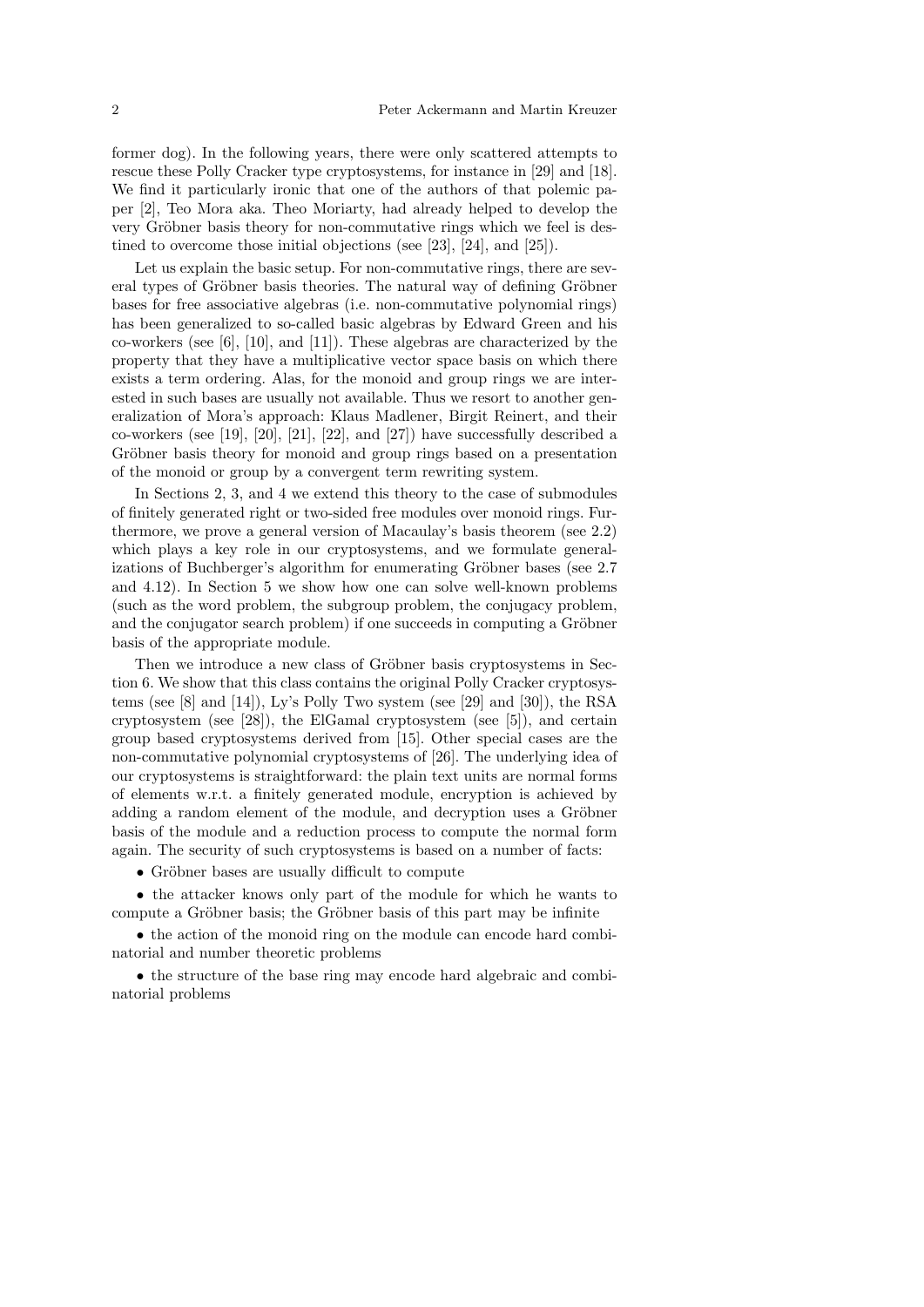In Section 7 we consider the efficiency of the computations that are involved when using the cryptosystem. Moreover we discuss how one can meet various attacks on the system.

A more general discussion about these and related issues follows in the last section, together with some suggestions for generating further secure instances of Gröbner basis cryptosystems.

## 2 Gröbner Bases for Right Modules over Free Monoid Rings

In the following we let  $\Sigma = \{x_1, \ldots, x_n\}$  be a finite alphabet. The monoid of words (or terms) generated by  $\Sigma$  will be denoted by  $\Sigma^*$ . Its elements are of the form  $w = x_{i_1} \cdots x_{i_s}$  with  $i_1, \ldots, i_s \in \{1, \ldots, n\}$ . Its neutral element is the empty word  $\lambda$ , and its multiplication is given by concatenation.

Let  $K$  be a field. The *free monoid ring* (or the *free associative algebra* or the non-commutative polynomial ring) of  $\Sigma^*$  over K is the set consisting of all formal sums  $\sum_{i=1}^{s} c_i w_i$  with  $c_i \in K$  and  $w_i \in \Sigma^*$  together with the obvious addition and the multiplication defined by extending the multiplication in  $\Sigma^*$  linearly.

Our goal in this section is to develop some parts of a Gröbner basis theory for submodules of finitely generated free right modules over the free monoid ring  $K[\Sigma^*]$ . We shall content ourselves with introducing those results that are necessary to define and study the cryptosystems in Section 6. We begin by recalling the basics of the Gröbner basis theory for two-sided and right ideals of  $K[\Sigma^*]$  described in [20], [21], [22], and [27].

Let  $\sigma$  be a *term ordering* on  $\Sigma^*$ , i.e. a total ordering such that:

- 1. The inequality  $w_1 \leq_{\sigma} w_2$  implies  $w_3w_1w_4 \leq_{\sigma} w_3w_2w_4$  for all elements  $w_1, w_2, w_3, w_4 \in \Sigma^*$ .
- 2. Every descending chain of terms  $w_1 \geq_{\sigma} w_2 \geq_{\sigma} \cdots$  in  $\Sigma^*$  is eventually stationary, i.e.  $\sigma$  is a well-ordering.

Then every  $f \in K[\Sigma^*] \setminus \{0\}$  has a unique representation  $f = \sum_{i=1}^s c_i w_i$ with  $c_i \in K \setminus \{0\}$  and  $w_i \in \Sigma^*$  such that  $w_1 >_{\sigma} w_2 >_{\sigma} \cdots >_{\sigma} w_s$ . The term  $LT_{\sigma}(f) = w_1$  is called the *leading term* of f. Moreover, we let  $LC_{\sigma}(f) = c_1$ be the *leading coefficient* of f and  $LM_{\sigma}(f) = c_1w_1$ .

Given a two-sided ideal  $I \subseteq K[\Sigma^*]$ , the leading term ideal of I is defined to be the two-sided ideal generated by the leading terms of the non-zero elements of I and is denoted by  $LT^*_{\sigma}(I) = \langle LT_{\sigma}(f) | f \in I \setminus \{0\} \rangle$ . A set of elements  $\{f_i \mid i \in \Lambda\} \subseteq I$  is called a  $\sigma$ -Gröbner basis of I if  $LT^*_{\sigma}(I)$  =  $\langle \mathrm{LT}_{\sigma}(f_i) | i \in \Lambda \rangle.$ 

Similarly, given a right ideal  $I \subseteq K[\Sigma^*]$ , the *right leading term ideal* of *I* is defined to be the right ideal generated by the leading terms of the nonzero elements of I and is denoted by  $LT_{\sigma}(I) = \langle LT_{\sigma}(f) | f \in I \setminus \{0\} \rangle_{\rho}$ . (The subscript  $\rho$  will be used to denote right modules, right generation, etc.) A set of elements  $\{f_i \mid i \in A\} \subseteq I$  is called a *right*  $\sigma$ *-Gröbner basis* of I if  $LT_{\sigma}(I) = \langle LT_{\sigma}(f_i) | i \in A \rangle_{\sigma}$ .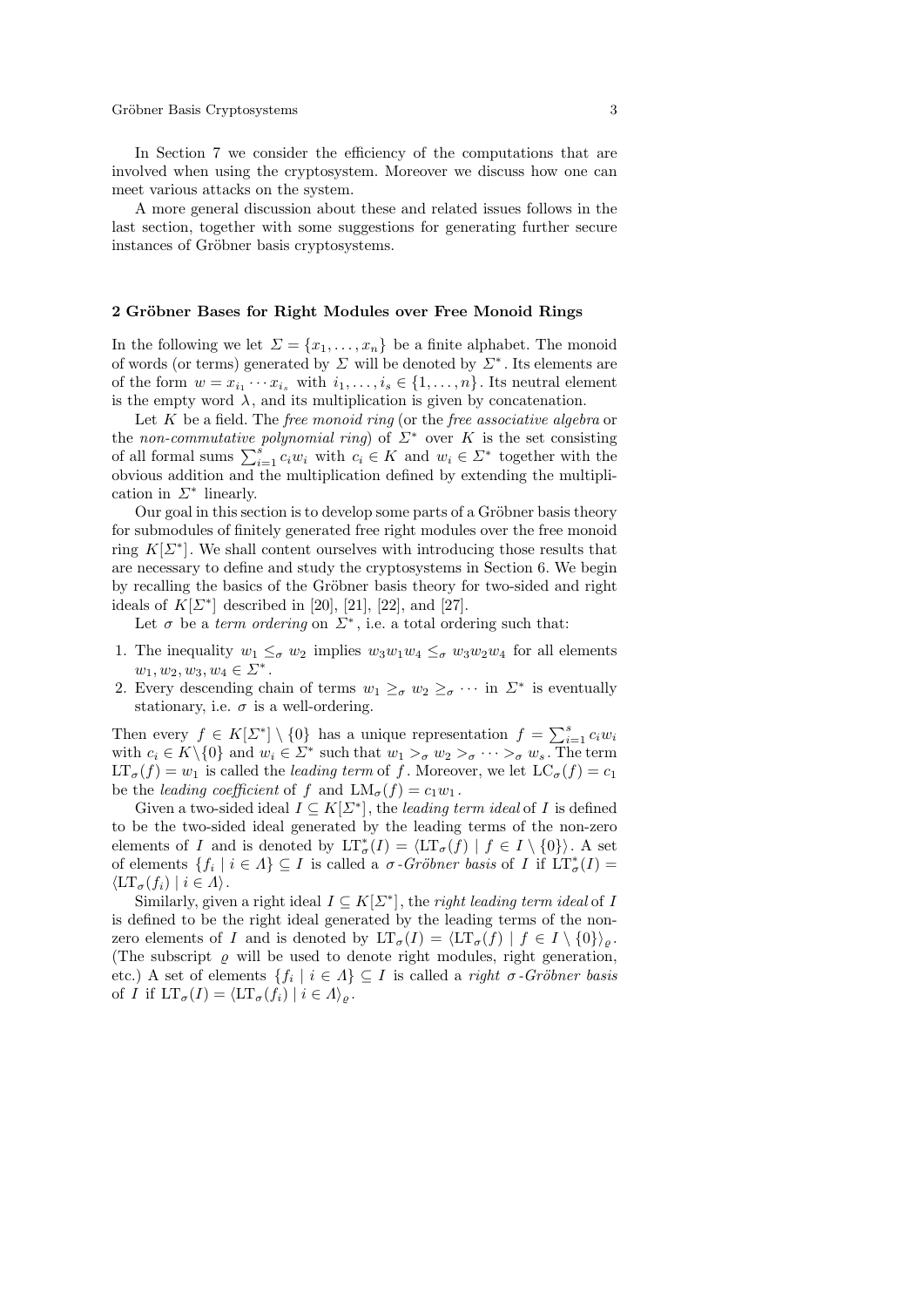Now we extend this theory to submodules of free right modules over the ring  $K[\Sigma^*]$ . Let  $\Phi$  be a finite or countably infinite set, and let  $F_{\varrho}$  be the free right  $K[\Sigma^*]$ -module with basis  $\{e_i \mid i \in \Phi\}$ . The elements of  $F_{\varrho}$ can be represented as formal sums  $\sum_{i \in \Phi} e_i f_i$  where all but finitely many of the elements  $f_i \in K[\Sigma^*]$  are zero. Furthermore, let  $U \subseteq F_{\varrho}$  be a finitely generated right submodule. In this situation we introduce Gröbner bases as follows.

**Definition 2.1** A term in  $F_{\varrho}$  is an element of the form  $e_i m$  with  $i \in \Phi$ and  $m \in \Sigma^*$ . The set of all terms in F will be denoted by  $\mathbb{T}(F_{\varrho})$ . If  $t =$  $e_i m \in \mathbb{T}(F_o)$  is a term and  $c \in K$  by ct we will mean  $e_i cm$ .

A module term ordering on  $\mathbb{T}(F_{\rho})$  is a total ordering  $\tau$  such that:

- 1. The inequality  $t_1 \leq_\tau t_2$  implies  $t_1w \leq_\tau t_2w$  for all  $t_1, t_2 \in \mathbb{T}(F_\rho)$  and  $w \in \Sigma^*$ .
- 2. Every descending chain of terms  $t_1 \geq_{\tau} t_2 \geq_{\tau} \cdots$  in  $\mathbb{T}(F_{\rho})$  is eventually stationary, i.e.  $\tau$  is a well-ordering.

Given a module term ordering  $\tau$  and an element  $v = \sum_{i=1}^{s} c_i t_i \in F_{\varrho} \setminus \{0\}$ with  $c_i \in K \setminus \{0\}$  and  $t_i \in \mathbb{T}(F_o)$  satisfying  $t_1 >_\tau \cdots >_\tau t_s$ , we say that  $LT_{\tau}(v) = t_1$  is the leading term of v and  $LC_{\tau}(v) = c_1$  its leading coefficient. Moreover, we let  $LM_{\tau}(v) = c_1t_1$ .

The right submodule  $LT_{\tau}(U) = \langle LT_{\tau}(v) | v \in U \setminus \{0\} \rangle_{\varrho}$  of  $F_{\varrho}$  is called the (right) leading term module of U, the set  $LT_{\tau} \{U\} = \{LT_{\tau}(v) | v \in$  $U \setminus \{0\}$  the leading term set of U.

Finally, a set of non-zero vectors  $\{v_i \mid i \in \Lambda\}$  in U is called a (right)  $τ$ -Gröbner basis of U if we have  $LT_{τ}$ {U} = { $LT_{τ}(v_i)$ w |  $i ∈ Λ, w ∈ Σ^*$ }.

Note that  $G = \{v_i \mid i \in \Lambda\}$  is a right  $\tau$ -Gröbner basis of U if and only if  $LT_{\tau}(U) = \langle LT_{\tau}(v_i) | i \in A \rangle_{\varrho}$ .

The following result will become essential for our cryptosystems.

#### Proposition 2.2 (Macaulay's Basis Theorem)

Let  $\tau$  be a module term ordering on  $\mathbb{T}(F_{\varrho})$  and  $U \subseteq F_{\varrho}$  a right submodule. Then the residue classes of the terms in  $\mathbb{T}(F_{\rho}) \setminus \mathrm{LT}_{\tau}\{U\}$  form a K-basis of  $F_{\rho}/U$ .

*Proof* For  $b \in F_{\rho}$  let  $\overline{b} \in F_{\rho}/U$  denote the corresponding residue class. First suppose the residue classes of  $\mathbb{T}(F_{\rho}) \backslash \mathrm{LT}_{\tau} \{U\}$  do not generate  $F_{\rho}/U$ . Let  $m \in F_\rho$  such that  $\bar{m} \notin \langle \bar{b} \mid b \in \mathbb{T}(F_\rho) \setminus \mathrm{LT}_\tau \{U\} \rangle_K =: A$ . Since  $\tau$  is a well ordering we may assume that  $m$  has minimal leading term with respect to  $\tau$  among all elements of F whose residue classes are not contained in A. If  $LT_{\tau}(m) \in \mathbb{T}(F_0) \setminus LT_{\tau}\{U\}$  then  $m - LM_{\tau}(m)$  also has residue class not in A, but has a smaller leading term, a contradiction. If  $LT_{\tau}(m) \in LT_{\tau}\lbrace U \rbrace$ then there exists  $u \in U$  with  $LT_{\tau}(u) = LT_{\tau}(m)$ . But then  $m - \frac{LC_{\tau}(m)}{LC_{\tau}(u)}$  $\frac{\text{LC}_{\tau}(m)}{\text{LC}_{\tau}(u)}u$  has residue class not in A but has a smaller leading term than  $m$ , giving again a contradiction. Therefore the residue classes of  $\mathbb{T}(F_{\rho}) \setminus \mathrm{LT}_{\tau} \{U\}$  generate  $F_o/U$ .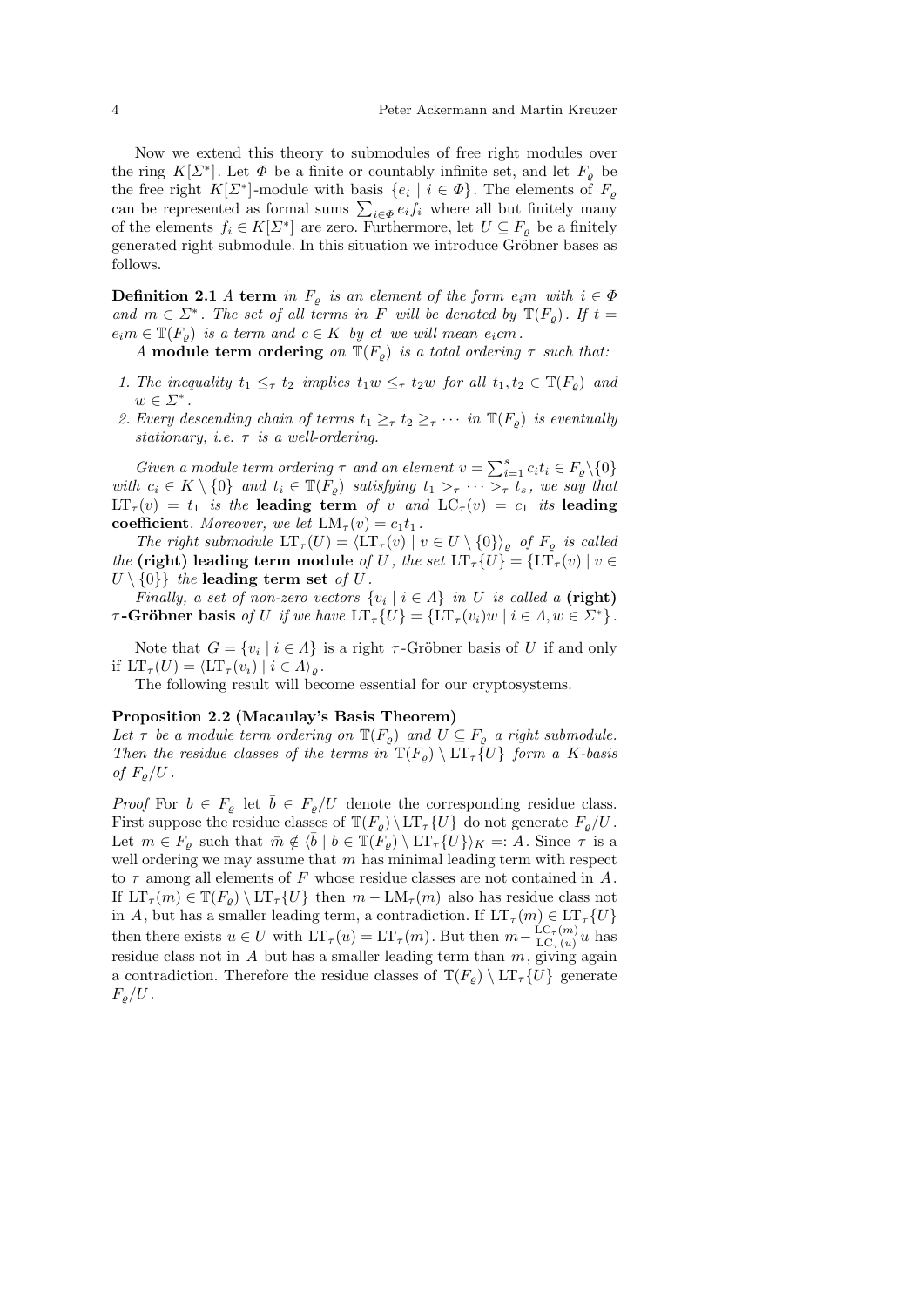Now suppose that  $\sum_{i=1}^{k} c_i \overline{b}_i = \overline{0}$  with  $k \geq 1$ ,  $c_i \in K \setminus \{0\}$ , and terms  $b_i \in \mathbb{T}(F_{\varrho}) \setminus \mathrm{LT}_{\tau}\{U\}$ . This means that  $\sum_{i=1}^{k} c_i b_i \in U$ . But then  $LT_{\tau}(\sum_{i=1}^{k} c_{i}b_{i}) \in LT_{\tau}\{U\} \cap (\mathbb{T}(F_{\varrho}) \setminus LT_{\tau}\{U\})$ , a contradiction.  $\Box$ 

A Gröbner basis of  $U$  allows us to compute for each residue class in  $F_{\varrho}/U$  a representative that is a K-linear combination of elements of  $\mathbb{T}(F_{\rho}) \setminus \mathrm{LT}_{\tau} \{U\}$ . Gröbner bases can be characterized via the corresponding reduction systems.

**Definition 2.3** Let  $v, w \in F_o$ . If there exist a term  $e_i m_1 \in \text{Supp}(w)$  and  $m_2 \in \Sigma^*$  such that  $LT_\tau(v)$  $m_2 = e_i m_1$  then we say that v reduces w to  $w' = w - c \operatorname{LC}_{\tau}(v)^{-1} v m_2$  in one step, denoted by  $w \stackrel{v}{\longrightarrow} w'$ . Here  $c \in K$ is the coefficient of  $e_i m_1$  in w. If  $G \subseteq F_\varrho$  is a set of vectors we let  $\stackrel{G}{\longrightarrow}$ denote the reflexive and transitive closure of  $\bigcup_{g\in G}$  $\stackrel{g}{\longrightarrow}$ . This means that we write  $v \xrightarrow{G} w$  if there exists a sequence  $v \xrightarrow{g_1} v_1 \xrightarrow{g_2} \cdots \xrightarrow{g_k} w$  of reduction steps where  $k > 0, q_i \in G$ . By  $\stackrel{G}{\longleftrightarrow}$  we denote the reflexive, symmetric, and transitive closure of  $\bigcup_{g \in G}$  $\stackrel{\check{g}}{\longrightarrow}$ .

A reduction system  $\stackrel{G}{\longrightarrow}$  is called **Noetherian** if there are no infinite rewriting sequences. It is called **confluent** if for all  $v, w_1, w_2$  such that  $v \xrightarrow{G} w_1$  and  $v \xrightarrow{G} w_2$  there exists  $w_3$  such that  $w_1 \xrightarrow{G} w_3$  and  $w_2 \xrightarrow{G} w_3$ . It is called **locally confluent** if for all  $g_1, g_2 \in G$  and all  $v, w_1, w_2$  such that  $v \xrightarrow{g_1} w_1$  and  $v \xrightarrow{g_2} w_2$  there exists  $w_3$  such that  $w_1 \xrightarrow{G} w_3$  and  $w_2 \xrightarrow{G} w_3$ . A reduction system that is Noetherian and confluent is called convergent.

If  $\stackrel{G}{\longrightarrow}$  is a Noetherian reduction system then  $\stackrel{G}{\longrightarrow}$  is confluent if it is locally confluent. In general this implication does not hold.

**Proposition 2.4** Let  $\tau$  be a module term ordering on  $\mathbb{T}(F_{\varrho})$ , let  $U \subseteq F_{\varrho}$ be a right submodule, and let  $G = \{g_1, \ldots, g_s\} \subseteq U \setminus \{0\}$  be a generating set for  $U$ . Furthermore we assume that the field  $K$  has effective arithmetic.

- 1. The term rewriting system  $\stackrel{G}{\longrightarrow}$  is convergent if and only if G is a  $\tau$ - $Gr\ddot{o}bner$  basis of  $U$ .
- 2. Let G be a  $\tau$ -Gröbner basis of U, and let  $v \in F_{\varrho}$ . There exists a unique element  $NF_U(v) \in F_{\varrho}$  with  $v \xrightarrow{G} NF_U(v)$  and such that  $NF_U(v)$  is irreducible with respect to  $\stackrel{G}{\longrightarrow}$ . This element is effectively computable. It is called the normal form of  $v$  w.r.t.  $U$ . It does not depend on the choice of the Gröbner basis  $G$ .
- 3. For every  $v \in F_{\rho}$ , the normal form  $\text{NF}_U(v)$  is a K-linear combination of the elements in  $\mathbb{T}(F_{\rho}) \setminus \mathrm{LT}_{\tau}\{U\}$ .

*Proof i*. From the fact that  $\tau$  is a module term ordering it immediately follows that the term rewriting system  $\stackrel{G}{\longrightarrow}$  is Noetherian.

Suppose that G is a  $\tau$ -Gröbner basis for U. Let  $m \in F_{\rho}$  and suppose that  $m', m'' \in F_{\varrho}$  are irreducible w.r.t  $\xrightarrow{G}$  and  $m \xrightarrow{G} m'$ ,  $m \xrightarrow{G} m''$ . Then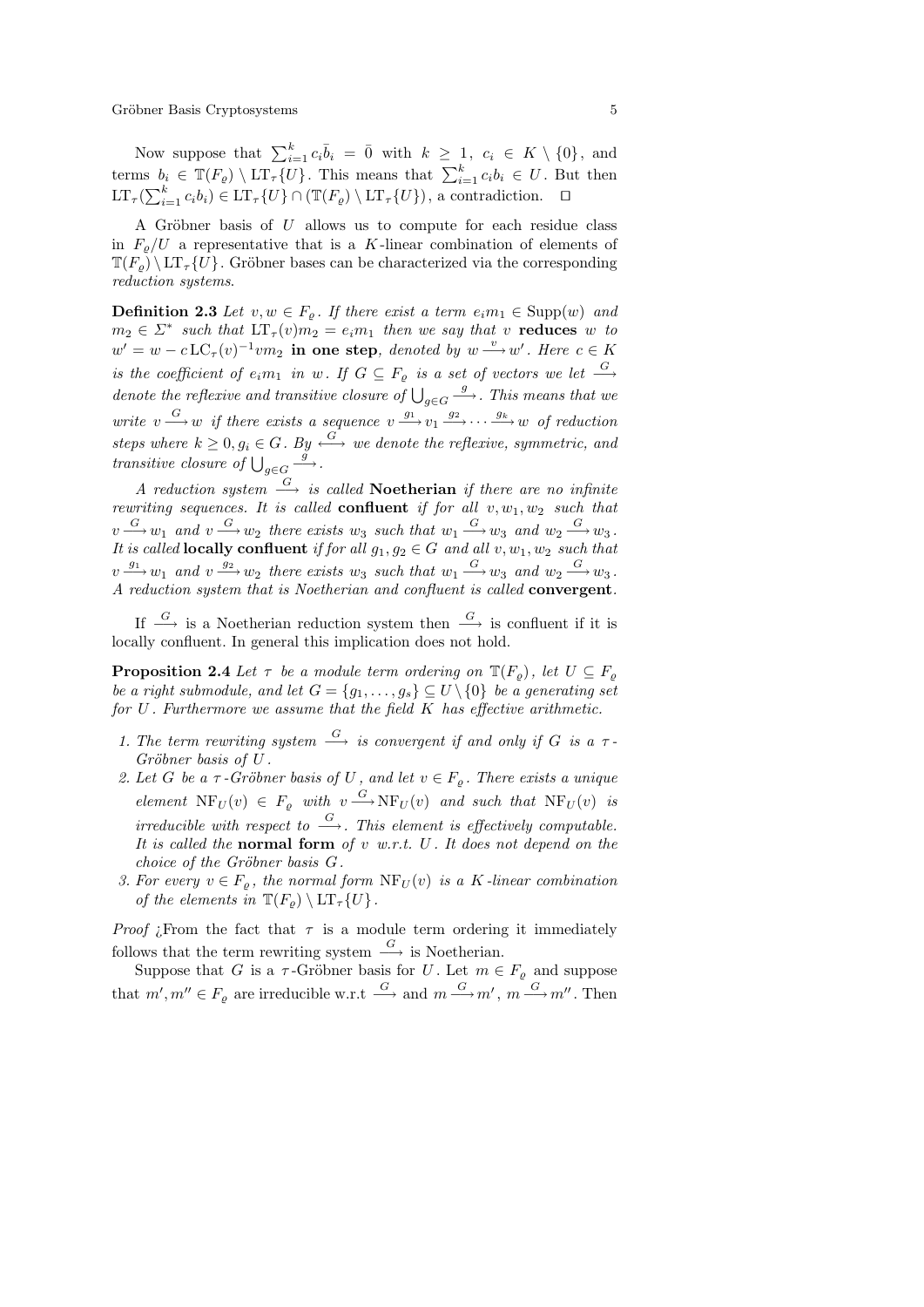$m'-m''$  is irreducible as well and  $m'-m'' \in U$ . But since G is a  $\tau$ -Gröbner basis we must have  $m'-m''=0$  showing that  $\stackrel{G}{\longrightarrow}$  is confluent.

Now suppose that  $\stackrel{G}{\longrightarrow}$  is convergent. For all  $u \in U$ , we have  $u \stackrel{G}{\longleftrightarrow} 0$ . But if two elements are equivalent with respect to some convergent rewriting system they have the same irreducible normal form, so  $u \stackrel{G}{\longrightarrow} 0$ , and hence  $LT_{\tau}(u) \in \{LT_{\tau}(v_i)w \mid i = 1,\ldots,s, w \in \Sigma^*\}.$  Altogether, we have shown the first claim.

Macaulay's Basis Theorem yields the equality of vector spaces  $F_{\varrho}$  =  $U \oplus \langle \mathbb{T}(F_{\rho}) \setminus \mathrm{LT}_{\tau} \{U\} \rangle_K$ . An element  $v = u + w \in F$  with  $u \in U$  and  $w \in \langle \mathbb{T}(F_{\rho}) \setminus \mathrm{LT}_{\tau} \{U\} \rangle_K$  is reduced by  $\stackrel{G}{\longrightarrow}$  to w in finitely many steps, yielding the second and third claim.  $\quad \Box$ 

**Definition 2.5** Let  $v, v' \in F_{\varrho}$ . If there exists a term  $r \in \Sigma^*$  such that  $LT_{\tau}(v)r = LT_{\tau}(v')$  or  $LT_{\tau}(v) = LT_{\tau}(v')r$  then the vector  $S(v, v') =$  $LC_{\tau}(v)^{-1}vr - LC_{\tau}(v')^{-1}v'$  or  $S(v, v') = LC_{\tau}(v)^{-1}v - LC_{\tau}(v')^{-1}v'r$ , respectively, is called the S-vector of  $v$  and  $v'$ .

In this setting we have the following criterion for Gröbner bases.

## Proposition 2.6 (The Buchberger Criterion)

A set of generators G of a right submodule  $U \subseteq F_{\varrho}$  is a  $\tau$ -Gröbner basis of U if and only if we have  $S(g_1, g_2) \stackrel{G}{\longrightarrow} 0$  for every S-vector  $S(g_1, g_2)$  of elements  $q_1, q_2 \in G$ .

*Proof* If G is a  $\tau$ -Gröbner basis then by Proposition 2.4  $\stackrel{G}{\longrightarrow}$  is convergent. Since every S-vector  $S(g_1, g_2)$  of elements  $g_1, g_2$  is in U or, equivalently,  $S(g_1, g_2) \stackrel{G}{\longleftrightarrow} 0$  this implies that  $S(g_1, g_2) \stackrel{G}{\longrightarrow} 0$ .

Now suppose that  $S(g_1, g_2) \stackrel{G}{\longrightarrow} 0$  for every S-vector of elements  $g_1, g_2 \in G$ . We want to show that  $\stackrel{G}{\longrightarrow}$  is confluent. Since  $\stackrel{G}{\longrightarrow}$  is Noetherian it suffices to show that  $\stackrel{G}{\longrightarrow}$  is locally confluent, i.e. if a vector  $m \in F_o$  can be reduced to both  $m_1 = m - c_j g_j w_j$  and  $m_2 = m - c_k g_k w_k$  in one step where  $c_j, c_k \in K \setminus \{0\}, g_j, g_k \in \tilde{G}$  and  $w_j, w_k \in \Sigma^*$  then there exists  $m_3 \in F_{\varrho}$ such that  $m_1 \stackrel{G}{\longrightarrow} m_3$  and  $m_2 \stackrel{G}{\longrightarrow} m_3$ . First suppose that in this situation  $LT_{\tau}(g_i)w_i \neq LT_{\tau}(g_k)w_k$ . Without loss of generality let  $LT_{\tau}(g_i)w_i >_{\tau}$  $LT_{\tau}(g_k)w_k$ . If  $LT_{\tau}(g_k)w_k$  is not a term in  $g_jw_j$  then  $m_1 \stackrel{g_k}{\longrightarrow} m - c_jg_jw_j$  $c_k g_k w_k$  and  $m_2 \stackrel{g_j}{\longrightarrow} m - c_j g_j w_j - c_k g_k w_k$ . If  $LT_{\tau}(g_k) w_k$  is a term in  $g_j w_j$ with coefficient  $c \in K \setminus \{0\}$  then  $m_1 \stackrel{g_k}{\longrightarrow} m - c_j g_j w_j - (c_k - \frac{c_j c_j}{10} c_j)$  $\frac{c_j c}{\text{LC}_{\tau}(g_k)}$ ) $g_k w_k$ and  $m_2 \xrightarrow{g_j} m - c_j g_j w_j - c_k g_k w_k \xrightarrow{g_k} m - c_j g_j w_j - (c_k - \frac{c_j c_j}{10})$  $\frac{c_j c}{\text{LC}_{\tau}(g_k)}$ )g<sub>k</sub>w<sub>k</sub>. So, if  $LT_{\tau}(g_i)w_i \neq LT_{\tau}(g_k)w_k$  then  $m_3$  exists independently on any conditions on  $\stackrel{G}{\longrightarrow}$ .

Now suppose  $LT_{\tau}(g_i)w_i = LT_{\tau}(g_k)w_k$ . Then  $m_2 - m_1 = c_i g_i w_i$  $c_k g_k w_k$  is a multiple of  $S(g_j, g_k)$  so by our assumption we have  $m_2$  −  $m_1 \stackrel{G}{\longrightarrow} 0$ . Let  $m_2 - m_1 \stackrel{g_{i_1}}{\longrightarrow} f_1 = (m_2 - m_1) - c_{i_1} g_{i_1} w_{i_1} \stackrel{g_{i_2}}{\longrightarrow} \cdots \stackrel{g_{i_l}}{\longrightarrow} 0$  with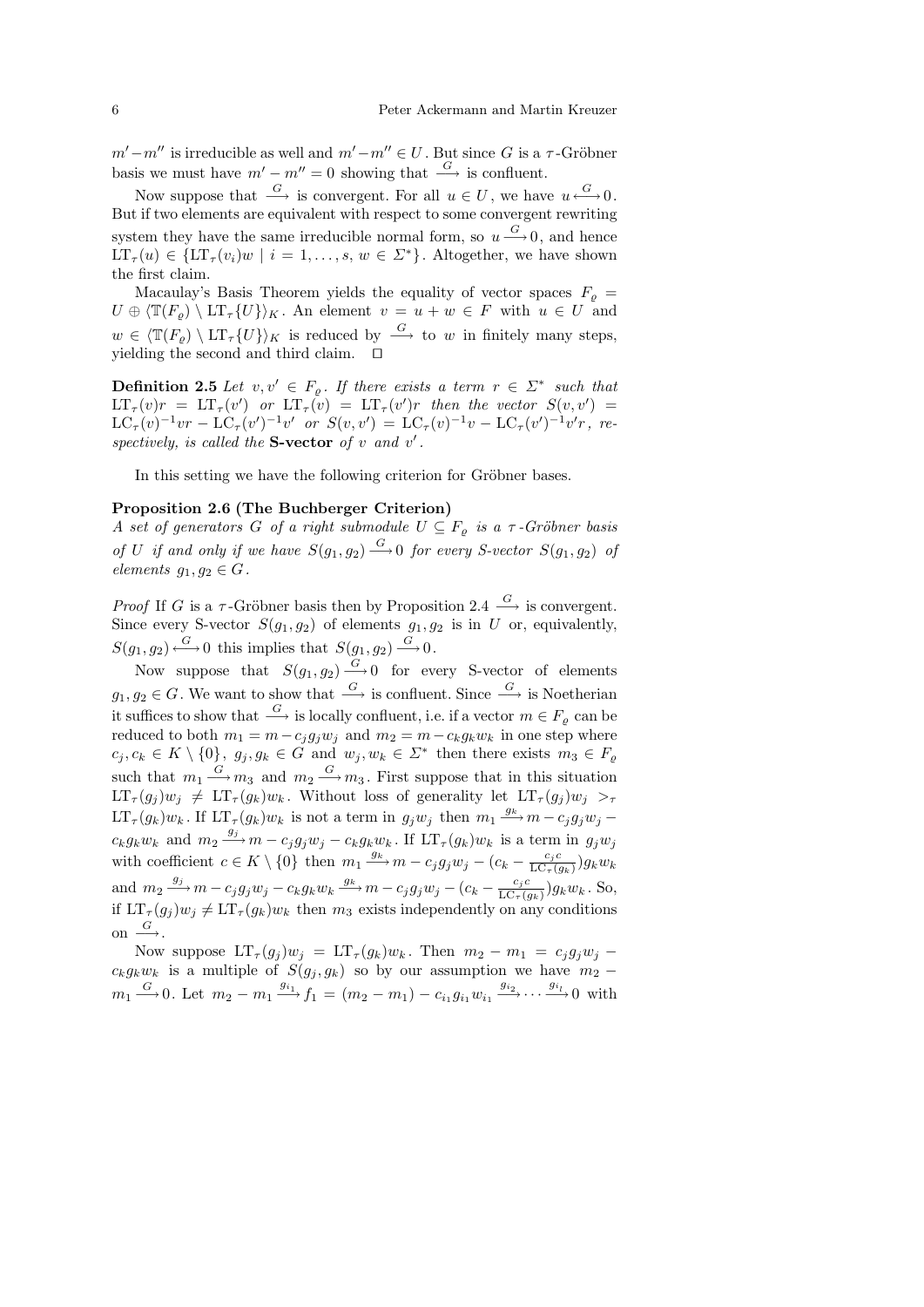$g_{i_j} \in G$  be a sequence of reduction steps. Then  $LT_{\tau}(g_{i_1})w_{i_1} \in \text{Supp}(m_1)$  or  $\tilde{\mathrm{LT}}_{\tau}(g_{i_1})w_{i_1} \in \mathrm{Supp}(m_2)$ . Let  $c'_1$  and  $c'_2$  be the coefficient of  $\mathrm{LT}_{\tau}(g_{i_1}w_{i_1})$ in  $m_1$  and  $m_2$  respectively where at most one of  $c'_1$  and  $c'_2$  is zero. With a slight abuse of notation in the case that one of the coefficients is zero we have  $c_{i_1} = c'_2 - c'_1$ ,  $m_1 \xrightarrow{g_{i_1}} h'_1 = m_1 - c'_1 g_{i_1} w_{i_1}$  and  $m_2 \xrightarrow{g_{i_1}} h'_2 = m_2 - c'_2 g_{i_1} w_{i_1}$ , so  $f_1 = h'_2 - h'_1$ . By induction on l there exist  $h_1, h_2 \in F_\varrho$  such that  $m_1 \stackrel{G}{\longrightarrow} h_1$ ,  $m_2 \stackrel{G}{\longrightarrow} h_2$  and  $h_2 - h_1 = 0$  yielding the confluence of  $\stackrel{G}{\longrightarrow}$ .  $\Box$ 

Easy examples show that not every right submodule of  $F<sub>o</sub>$  has a finite Gröbner basis, even if both  $F_{\rho}$  and the submodule are finitely generated. However, the following generalization of Buchberger's algorithm (and of the Knuth-Bendix completion procedure) provides us at least with a procedure for enumerating a Gröbner basis. We say that a selection strategy for elements from a set  $B$  is *fair* if no element stays in  $B$  forever, i.e. if it is not possible that the addition of new elements to B delays the selection forever.

# Theorem 2.7 (The Buchberger Algorithm)

Let U be a right submodule of  $F_{\varrho}$ , and let  $G = \{g_1, \ldots, g_s\}$  be a system of generators of U . Consider the following sequence of instructions:

- 1. Let  $s' = s$  and  $B = \{(i, j) | 1 \le i < j \le s'$  and  $g_i, g_j$  have a nontrivial S-vector  $\}.$
- 2. If  $B = \emptyset$ , return the result G. Otherwise choose a pair  $(i, j) \in B$  using a fair strategy and delete it from B.
- 3. Using  $\stackrel{G}{\longrightarrow}$ , reduce  $S(g_i, g_j)$  as much as possible, i.e. until we reach an element  $S'(g_i, g_j)$  that is irreducible with respect to  $\stackrel{G}{\longrightarrow}$ . If the result is zero, continue with step 2.
- 4. Increase s' by one. Append  $g_{s'} = S'(g_i, g_j)$  to G, and append the set of pairs  $\{(i, s') \mid g_i, g_{s'}\}$  have a nontrivial S-vector  $\}$  to B. Then continue with step 2.

This is a procedure that enumerates a  $\tau$ -Gröbner basis G of U. If U has a finite  $\tau$ -Gröbner basis, it stops after finitely many steps and the resulting tuple G is a finite  $\tau$ -Gröbner basis of U.

*Proof* For every pair g, g' in the output G we have  $S(g, g') \stackrel{G}{\longrightarrow} 0$  by construction of G if the S-vector of  $g, g'$  exists. By Proposition 2.6 the set G is a Gröbner basis.

If there exists a finite Gröbner basis  $G' = \{g'_1, \ldots, g'_k\}$  then, since the procedure enumerates a Gröbner basis G, for each  $j = 1, \ldots, k$  there is  $g_{i_j} \in G$  such that  $LT_\tau(g_{i_j})$  divides  $LT_\tau(g'_j)$ . But then  $LT_\tau\{U\}$  =  $\{LT_{\tau}(g'_j)w \mid j = 1,\ldots,k, w \in \Sigma^*\} \subseteq \{LT_{\tau}(g'_{i_j})w \mid j = 1,\ldots,k, w \in \Sigma^*\}$  $\{\Sigma^*\}\subseteq \{LT_\tau(g_i)w \mid i=1,\ldots,\max\{i_1,\ldots,i_k\}, w \in \Sigma^*\} \subseteq LT_\tau\{U\}$  shows that  $\{g_1, \ldots, g_{\max\{i_1,\ldots,i_k\}}\}\$ is a Gröbner basis of U. Therefore, after the procedure has appended  $g_{\max\{i_1,\dots,i_k\}}$  to G, we have  $S(g_i, g_j) \stackrel{G}{\longrightarrow} 0$  for all  $(i, j) \in B$ . Thus no element is appended to G anymore and the procedure halts after treating all  $(i, j) \in B$ .  $\Box$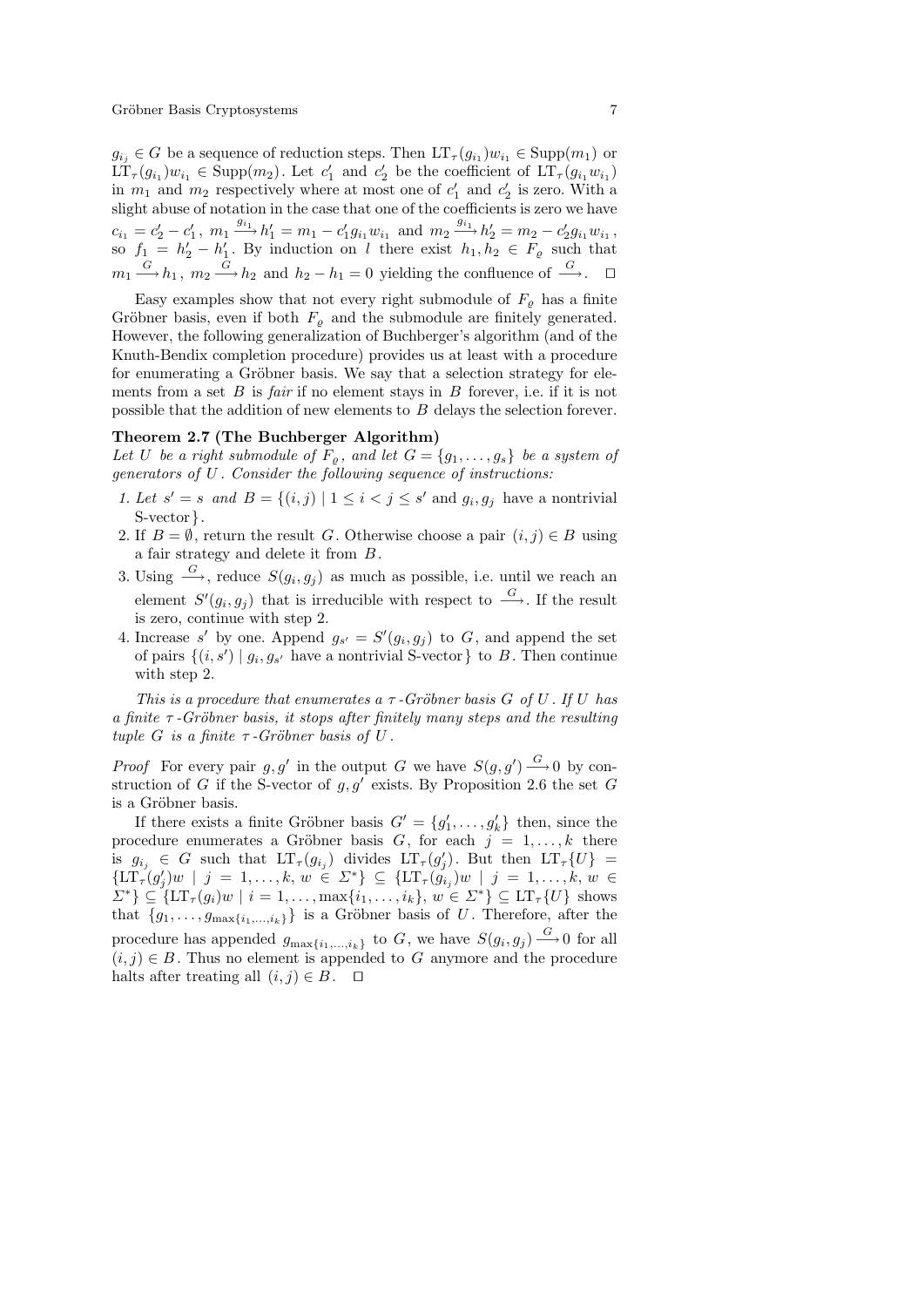## 3 Gröbner Bases for Two-Sided Modules over Free Monoid Rings

In this section we give a brief account of a Gröbner basis theory for submodules of two-sided free modules over free monoid rings, since this theory will be applied in Section 5 to the conjugator search problem.

Let F be a two-sided free module over  $K[\Sigma^*]$  with basis  $\{e_i \mid i \in \Phi\}$ where  $\Phi$  is finite or countably infinite. By this we mean the  $K[\Sigma^*]$ -bimodule consisting of elements of the form  $\sum_{i \in \Phi} \sum_{j \in \mathbb{N}} f_{ij} e_i g_{ij}$  where all but finitely many of the elements  $f_{ij}, g_{ij} \in K[\Sigma^*]$  are zero and where we identify  $cfe_i g$  and  $fe_i cg$  for  $c \in K$  and  $f, g \in K[\Sigma^*]$ . Multiplication is defined by  $(h_1, h_2) f e_i g = h_1 f e_i g h_2$  for  $(h_1, h_2) \in K[\Sigma^*] \times K[\Sigma^*]$ . Furthermore, let  $U \subseteq F$  be a two-sided submodule. In this setting, Definition 2.1 can be adjusted as follows.

**Definition 3.1** A term in F is an element of the form  $me_i m'$  with  $i \in \Phi$ and  $m, m' \in \Sigma^*$ . The set of all terms in F will be denoted by  $\mathbb{T}(F)$ .

A module term ordering on  $\mathbb{T}(F)$  is a total ordering  $\tau$  such that:

- 1. The inequality  $t_1 \leq_\tau t_2$  implies  $w_3t_1w_4 \leq_\tau w_3t_2w_4$  for all  $t_1, t_2 \in \mathbb{T}(F)$ and  $w_3, w_4 \in \Sigma^*$ .
- 2. Every descending chain of terms  $t_1 \geq_\tau t_2 \geq_\tau \cdots$  in  $\mathbb{T}(F)$  is eventually stationary, i.e.  $\tau$  is a well-ordering.

Given a module term ordering  $\tau$  and a non-zero element  $v = \sum_{i=1}^{s} c_i t_i \in$ F with  $c_i \in K \setminus \{0\}$  and  $t_i \in \mathbb{T}(F)$  satisfying  $t_1 >_\tau \cdots >_\tau t_s$ , we say that  $LT^*_{\tau}(v) = t_1$  is the leading term of v and  $LC^*_{\tau}(v) = c_1$  its leading coefficient. Moreover, we let  $LM^*_{\tau}(v) = c_1t_1$ .

The two-sided submodule  $LT^*_{\tau}(U) = \langle LT_{\tau}(v) | v \in U \setminus \{0\} \rangle$  of F is called the (two-sided) leading term module of U, the set  $LT^*_7\{U\}$  =  $\{\mathrm{LT}^*_\tau(v) \mid v \in U \setminus \{0\}\}\$  the leading term set of U.

Finally, a set of vectors  $\{v_i \mid i \in \Lambda\}$  in  $U \setminus \{0\}$  is called a (twosided)  $\tau$ -Gröbner basis of U if we have  $LT^*_{\tau}(U) = \{w_1LT^*_{\tau}(v_i)w_2 \mid i \in$  $\Lambda, w_1, w_2 \in \Sigma^*$ .

Since we are not going to use them, we leave it to the reader to write down the two-sided versions of Propositions 2.2 and 2.4. However, we want to explain the computation of two-sided Gröbner bases. The definition of S-vectors and critical pairs now reads as follows.

**Definition 3.2** Let  $f, g \in F$ . If there exist  $\ell, r \in \Sigma^*$  such that we have  $LT^*_{\tau}(f) = \ell LT^*_{\tau}(g)r$  or  $LT^*_{\tau}(f)r = \ell LT^*_{\tau}(g)$  or  $\ell LT^*_{\tau}(f) = LT^*_{\tau}(g)r$  or  $\ell \text{LT}^*_{\tau}(f) = \text{LT}^*_{\tau}(g)$  then the vector  $S(f,g) = \text{LC}^*_{\tau}(f)^{-1}f - \text{LC}^*_{\tau}(g)^{-1}g$  or or<br> $\ell \text{LT}^*_{\tau}(f)r = \text{LT}^*_{\tau}(g)$  then the vector  $S(f,g) = \text{LC}^*_{\tau}(f)^{-1}f - \text{LC}^*_{\tau}(g)^{-1}g$  or  $S(f,g) = \mathcal{LC}_{\tau}^*(f)^{-1}fr - \mathcal{LC}_{\tau}^*(g)^{-1}\ell g \text{ or } S(f,g) = \mathcal{LC}_{\tau}^*(f)^{-1}\ell f - \mathcal{LC}_{\tau}^*(g)^{-1}gr$ or  $S(f,g) = LC^*_\tau(f)^{-1} \ell fr - LC^*_\tau(g)^{-1}g$ , respectively, is called the **S-vector** of  $f$  and  $g$ .

Using this definition, both the Buchberger Criterion 2.6 and the Buchberger Algorithm 2.7 hold true without modifications and with the same proofs. Thus there is also a procedure for enumerating a two-sided Gröbner basis of a two-sided submodule of the two-sided free module F .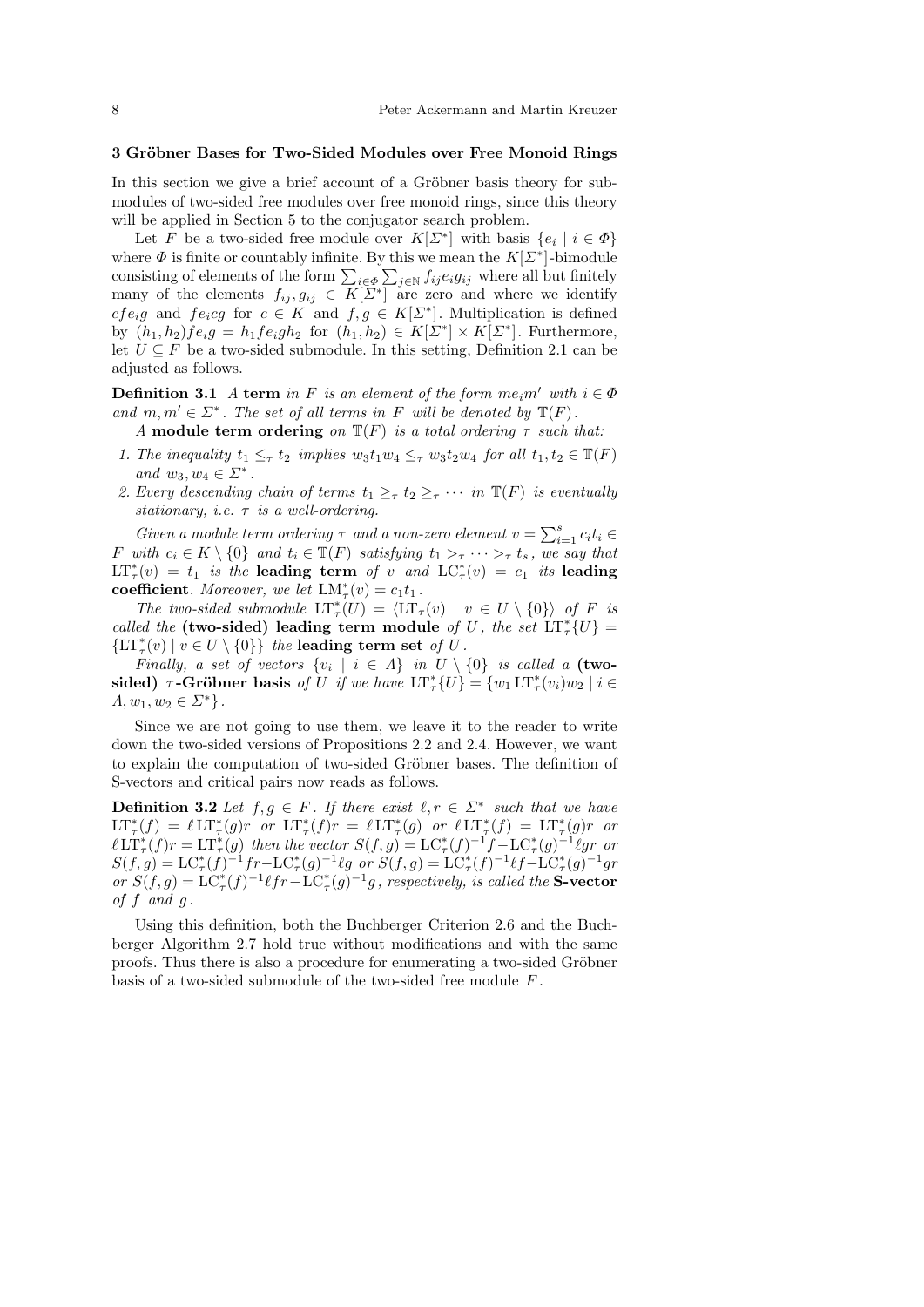## 4 Gröbner Bases for Modules over Monoid Rings

In this section we consider a finitely presented monoid  $M = \Sigma^* / \sim_W$ where  $\sim_W$  is the equivalence relation on  $\Sigma^*$  generated by a finite number of relations  $w_1 \sim w'_1, \ldots, w_r \sim w'_r$ . We shall use a multiplicative notation for  $M$ . Let  $K$  be a field. The monoid ring of  $M$  over  $K$  is the  $K$ -algebra

$$
K[M] = \{ \sum_{i=1}^{s} a_i t_i \mid a_1, \dots, a_s \in K \setminus \{0\}, t_1, \dots, t_s \in M \}
$$

with  $K$ -basis  $M$  and multiplication induced by extending the multiplication of M linearly.

Remark  $4.1$  For a finitely presented monoid M as above, the monoid ring of M has a presentation  $K[M] \cong K[\Sigma^*]/I_M$  where  $K[\Sigma^*]$  is the free monoid ring and  $I_M$  is the two-sided ideal  $I_M = \langle w_1 - w'_1, \ldots, w_r - w'_r \rangle$ .

Assumptions. From now on we shall always assume that there exists a term ordering  $\sigma$  on  $\Sigma^*$  such that  $w_i >_{\sigma} w'_i$  for  $i = 1, \ldots, r$ , i.e. for the relations defining M, implying that the string rewriting system  $\stackrel{W}{\longrightarrow}$  generated by  $w_i \stackrel{W}{\longrightarrow} w_{i'}$  for  $i = 1, \ldots, r$  is Noetherian. Moreover, we require that this string rewriting system is convergent. Unless explicitly stated otherwise, the elements of  $M$  shall be presented by the corresponding irreducible words in  $\Sigma^*$  with respect to  $\overrightarrow{w}$ . For  $a, b \in M$ , let ab denote the product of a and b in M,  $a \odot b$  denote the concatenation of the corresponding words in  $\Sigma^*$ , and  $\equiv$  denote the identity of words. In particular it follows that ab is the normal form of  $a \odot b$  w.r.t.  $\stackrel{W}{\longrightarrow}$ .

Remark 4.2 The assumption that  $\stackrel{W}{\longrightarrow}$  is a convergent string rewriting system implies that the ideal  $I_M$  has a finite two-sided  $\sigma$ -Gröbner basis  $G = \{g_1, \ldots, g_r\}$  where  $g_i = w_i - w'_i$  for  $i = 1, \ldots, r$ , and every element  $f \in K[\Sigma^*]$  can be effectively reduced via  $\stackrel{G}{\longrightarrow}$  to a unique normal form  $NF_{I_M}(f)$ .

The remainder of this section is devoted to introducing and studying Gröbner bases for submodules of right free modules over  $K[M]$ . In the following we collect the necessary results generalizing the theory of prefix rewriting and prefix Gröbner bases for one-sided ideals of  $K[M]$  developed in  $[20]$ ,  $[21]$ ,  $[22]$ , and  $[27]$ . A Gröbner basis theory for the two-sided case can be introduced in a similar way. However, we do not need it here so we omit it.

**Assumption.** Let  $\Phi$  be a finite or countably infinite set, and let  $\overline{F}_{\varrho}$  be the free right K[M]-module with basis  $\{\bar{e}_i \mid i \in \Phi\}$ . The elements of  $F_{\varrho}$  are of the form  $\sum_{i\in\Phi} \bar{e}_i f_i$  where only finitely many of the elements  $f_i \in K[M]$  are non-zero. Furthermore, let  $\overline{U} \subseteq \overline{F}_{\rho}$  be a finitely generated right submodule, and let  $\tau$  be a module term ordering on  $\mathbb{T}(F_{\rho})$  that is compatible with the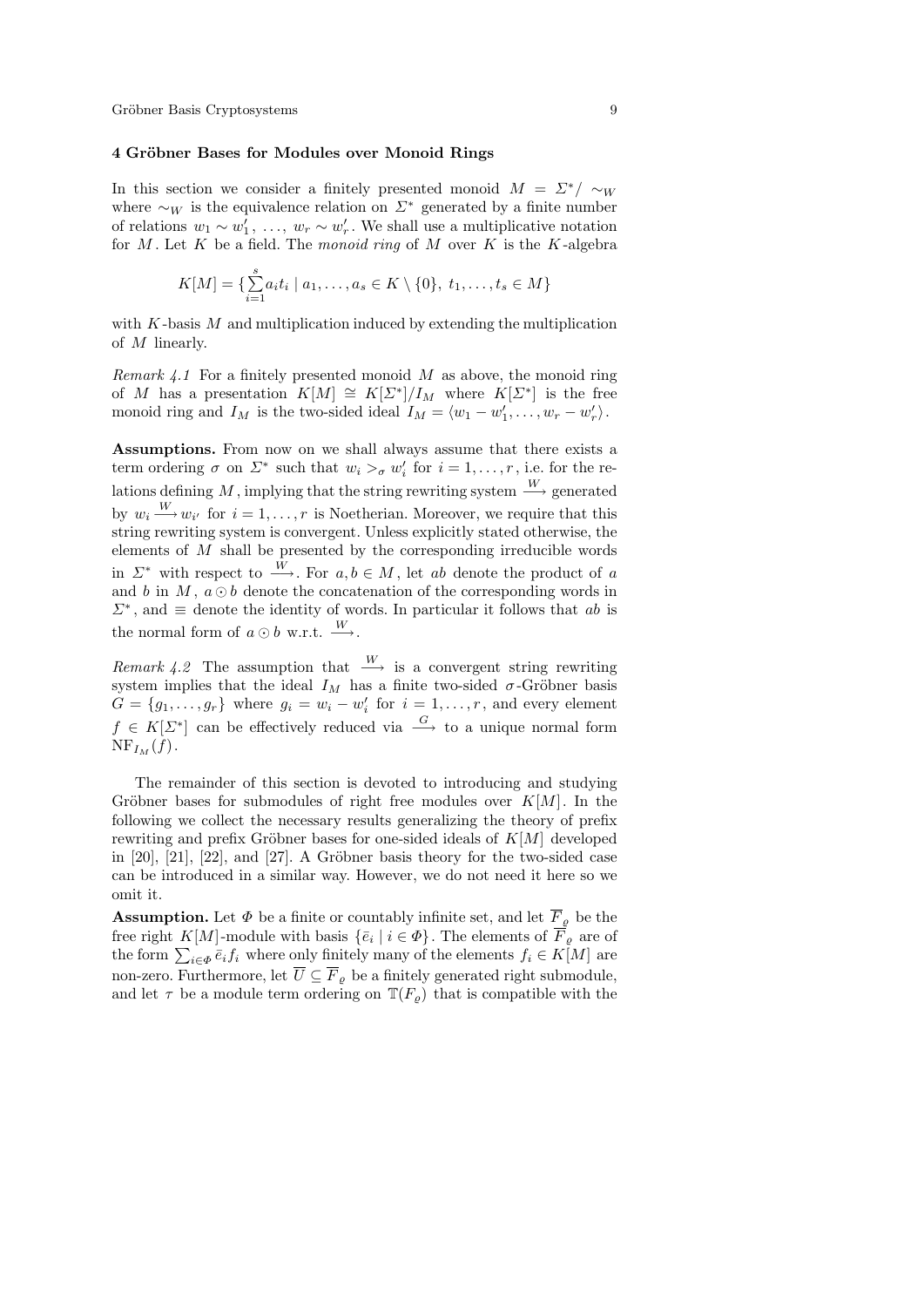term ordering  $\sigma$  on  $\Sigma^*$ , i.e. for all  $i \in \Phi$  and  $w_1, w_2 \in \Sigma^*$  with  $w_1 <_{\sigma} w_2$ we have  $e_i w_1 \leq_\tau e_i w_2$ . Using the above assumption, we can view  $\tau$  as an ordering on the set of terms

$$
\mathbb{T}(\overline{F}_\varrho) = \{ \bar{e}_i \, m \mid i \in \varPhi, \ m \in M \}
$$

of  $\overline{F}_{\rho}$ . Although  $\tau$  is a module term ordering, we cannot expect an inequality  $\bar{e}_i m_1 \leq_\tau \bar{e}_i m_2$  to imply  $\bar{e}_i m_1 m_3 \leq_\tau \bar{e}_i m_2 m_3$  where  $i \in \Phi$  and  $m_1, m_2, m_3 \in M$  because the reductions via  $\frac{W}{\rightarrow}$  may destroy the inequality. So, for  $v \in \overline{F}_o$  and  $m \in M$ , we may have  $LT_{\tau}(vm) \neq LT_{\tau}(v)m$ . To get a Noetherian rewriting system, the appropriate definition of reduction is the following.

**Definition 4.3** Let  $v, w \in F_{\varrho} \setminus \{0\}$ . If there exist a term  $\bar{e}_i m_1 \in \text{Supp}(w)$ and  $m_2 \in M$  such that  $LT_\tau(vm_2) = \bar{e}_i m_1$  then we say that v strongly reduces w to  $w - c \text{LC}_{\sigma}(vm_2)^{-1}vm_2$  in one step. Here  $c \in K$  is the coefficient of  $\bar{e}_i m_1$  in w.

Unfortunately, in general one cannot decide whether an equation  $sx = t$ is solvable for  $x$  in the monoid  $M$ . Therefore one cannot decide whether a vector  $w \in \overline{F}_\rho$  can be strongly reduced by another one. To make this decision feasible, we introduce a weaker kind of reduction.

**Definition 4.4** Let  $v, w \in \overline{F}_{\rho} \setminus \{0\}$ . If there exist a term  $\overline{e}_i m_1 \in \text{Supp}(w)$ and  $m_2 \in M$  such that  $LT_{\tau}(v) \odot m_2 \equiv \bar{e}_i m_1$ , we say that v prefix reduces w to  $w' = w - c \mathop{\rm LC}\nolimits_\tau(v)^{-1} v m_2$  in one step and we write  $w \stackrel{v}{\longrightarrow}_{\pi} w'$ . Here  $c \in K$  is the coefficient of  $\bar{e}_i m_1$  in w.

In the situation of this definition we have  $LT_{\tau}(vm_2) = LT_{\tau}(v) \odot m_2$ . Therefore the term rewriting system generated by prefix reduction steps is Noetherian. By using prefix reduction instead of strong reduction we gain computability, but another problem arises. We have to pay the price that given a set of generators G of U and a vector  $v \in U$  we do not necessarily have  $v \stackrel{G}{\longleftrightarrow}_{\pi} 0$ . This additional property can be achieved by *prefix saturation*.

**Definition 4.5** A subset  $S \subseteq \overline{F}_{\rho}$  is called **prefix saturated** if we have  $vm \stackrel{S}{\longrightarrow}_{\pi} 0$  in one step for all  $v \in S$  and all  $m \in M$ .

**Proposition 4.6** Let  $S \subseteq \overline{F}_{\varrho}$  be prefix saturated. Then we have  $v \stackrel{S}{\longleftrightarrow}_{\pi} 0$ for all  $v \in \langle S \rangle_{\varrho}$ .

*Proof* Let  $v \in \langle S \rangle_{\varrho}$ . We write  $v = \sum_{i=1}^{k} c_i w_i m_i$  with  $c_i \in K$ ,  $w_i \in S$ , and  $m_i \in M$ . We proceed by induction on k. For  $k = 0$ , the claim holds obviously true. Since S is prefix saturated, there exists an element  $\tilde{w} \in S$ such that  $w_k m_k \stackrel{\tilde{w}}{\longrightarrow}_{\pi} 0$ . Hence we have  $c_k w_k m_k = \tilde{c} \tilde{w} \tilde{m}$  for some element  $\tilde{m} \in M$ . Now we distinguish two cases. If  $LT_{\tau}(\tilde{w}) \odot \tilde{m}$  is not a term in the support of v then we have  $\sum_{i=1}^{k-1} c_i w_i m_i \stackrel{\tilde{w}}{\longrightarrow}_{\pi} v$ . Otherwise, we have  $v \stackrel{\tilde{w}}{\longrightarrow}_{\pi} v - \tilde{c} \tilde{w} \tilde{m} \stackrel{\tilde{w}}{\longleftarrow}_{\pi} \sum_{i=1}^{k-1} c_i w_i m_i$ . The assertion now follows from the inductive hypothesis.  $\Box$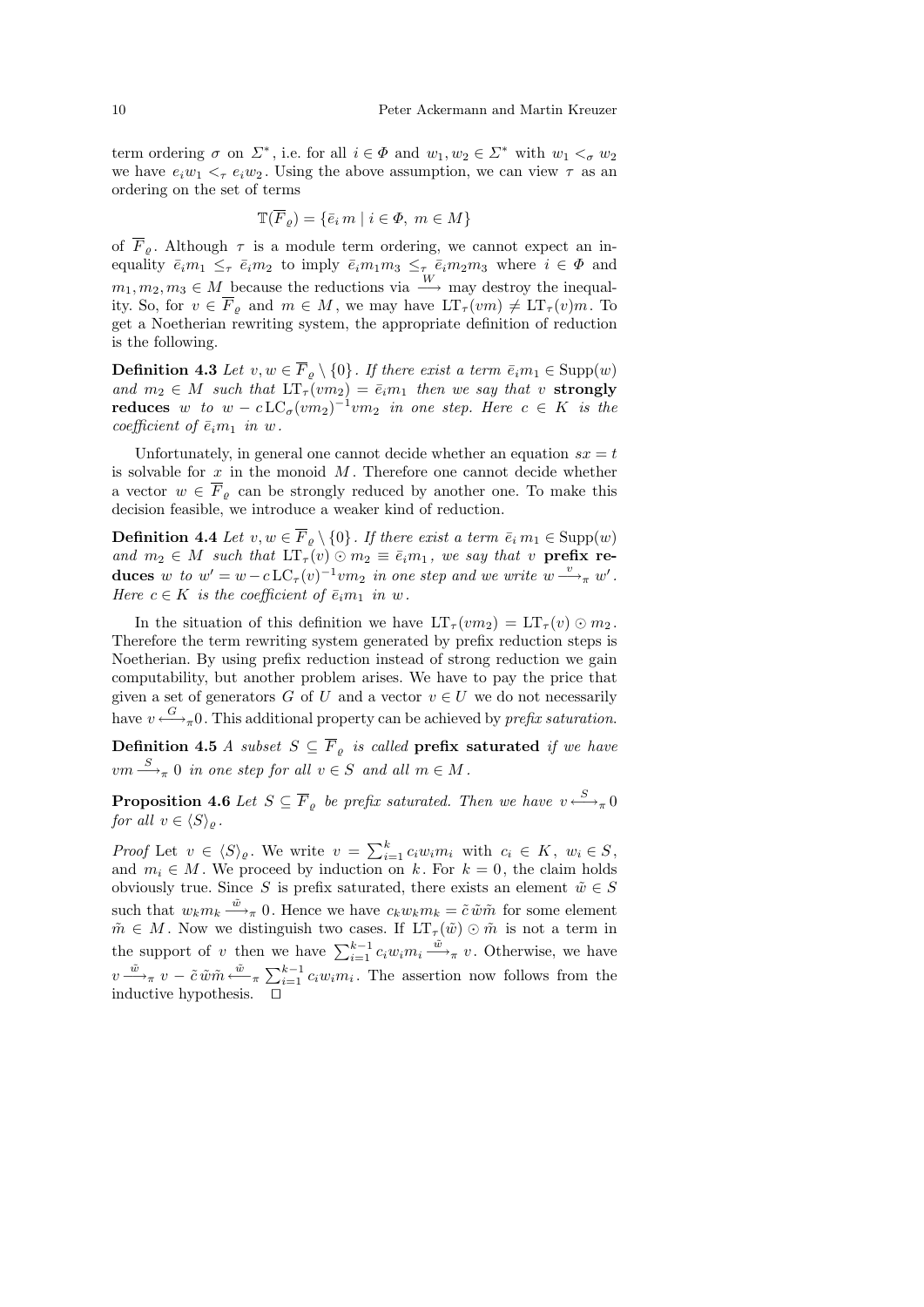There are examples for vectors  $v \in \overline{F}_{\rho}$  for which there does not exist a finite prefix saturated set S such that  $\langle v \rangle_{\rho} = \langle S \rangle_{\rho}$ . However, the following procedure enumerates such a set.

**Proposition 4.7** Let  $M = \Sigma^* / \sim_W$  be a finitely presented monoid, where the eqivalence relation  $\sim_W$  corresponds to the convergent term rewriting system  $\stackrel{W}{\longrightarrow}$  generated by  $w_i \longrightarrow w'_i$  for  $i = 1, \ldots, r$ . Given a vector  $v \in \overline{F}_\varrho$ , consider the following sequence of instructions.

1. Let  $\text{Sat}(v) = \{v\}$  and  $A = \{v\}$ .

- 2. Using a fair strategy, choose a vector  $w \in A$  and delete it from A. Write  $t = LT_{\tau}(w) = \overline{e}_im$  with  $i \in \Phi$  and  $m \in M$ . Let  $C(t) = \{m' \in \Sigma^* \mid m \equiv 1\}$  $m'' \odot r$  and  $r \odot m' \equiv w_j$  for some  $j \in \{1, \ldots, r\}, r \neq \lambda\}.$
- 3. If  $C(t) = \emptyset$ , continue with step 5). Otherwise, choose  $m' \in C(t)$  and delete it from  $C(t)$ .
- 4. Compute the normal form  $\tilde{w}$  of wm' with respect to  $\stackrel{W}{\longrightarrow}$ . If  $\tilde{w} \neq 0$ and  $\tilde{w}$  does not reduce to zero in one step using  $\xrightarrow{\text{Sat}(v)}$  then append  $\tilde{w}$ to  $Sat(v)$  and to A and continue with step 3.

5. If  $A = \emptyset$  then return  $Sat(v)$  and stop. Otherwise, continue with step 2. This is a procedure that enumerates a prefix saturated set  $Sat(v)$  that gen-

erates the right module  $\langle v \rangle_o$ .

*Proof* For a contradiction, suppose that the resulting set  $Sat(v)$  is not prefix saturated. Then there exist  $w \in \text{Sat}(v)$  and  $m \in M$  such that the term  $LT_{\tau}(w) \odot m \in F_{\varrho}$  is minimal among all elements for which  $wm$  does not reduce to zero via  $\xrightarrow{\text{Sat}(v)}$ . Then  $LT_{\tau}(w) \odot m \in F_{\varrho}$  is necessarily reducible with respect to  $\stackrel{W}{\longrightarrow}$ . Let  $LT_{\tau}(w) = e_i m'$  with  $m' \in M$ . Since  $m'm$  is reducible with respect to  $\stackrel{W}{\longrightarrow}$ , there exist decompositions  $m' \equiv m'_1 \odot m'_2$ and  $m \equiv m_1 \odot m_2$  such that  $m_1, m_2, m_1', m_2' \in M$  and  $m_2' \neq \lambda$  and  $m_2' \odot m_1$ is the left side of  $\stackrel{W}{\longrightarrow}$ .

Consequently, we have  $m_1 \in C(\mathop{\rm LT}\nolimits_\tau(w))$ . Let  $\tilde{w} = \mathop{\rm NF}\nolimits_W(w \odot m_1)$ . In step 4 of the procedure there are two possibilities. Either  $\tilde{w}$  reduces to zero via  $\xrightarrow{\text{Sat}(v)}$  or  $\tilde{w}$  is appended to  $\text{Sat}(v)$  and A. In the former case there exists an element  $v' \in Sat(v)$  such that  $LT_{\tau}(wm_1) \equiv LT_{\tau}(v') \odot m_3$ and  $wm_1 = cv'm_3$  for some  $c \in K$  and  $m_3 \in M$ . Then the relations  $LT_{\tau}(w) \odot m >_{\tau} LT_{\tau}(wm_1) \odot m_2 \equiv LT_{\tau}(v') \odot m_3 \odot m_2 \geq_{\tau} LT_{\tau}(v') \odot (m_3m_2)$ and the minimality of  $LT_{\tau}(w) \odot m$  imply that wm reduces to zero via  $\xrightarrow{\text{Sat}(v)} \pi$ , a contradiction. It remains to consider the case that  $\tilde{w}$  does not reduce to zero via  $\xrightarrow{\text{Sat}(v)}$  and hence is appended to  $\text{Sat}(v)$ . The relations  $LT_{\tau}(w) \odot m \equiv LT_{\tau}(w) \odot m_1 \odot m_2 >_{\tau} LT_{\tau}(wm_1) \odot m_2 \equiv LT_{\tau}(\tilde{w}) \odot m_2$  and the minimality of  $LT_{\tau}(w) \odot m$  imply that  $wm = \tilde{w}m_2$  reduces to zero via  $\xrightarrow{\text{Sat}(v)}$ , a contradiction again.  $\square$ 

In analogy to Proposition 2.4 we now introduce Gröbner bases for prefix rewriting.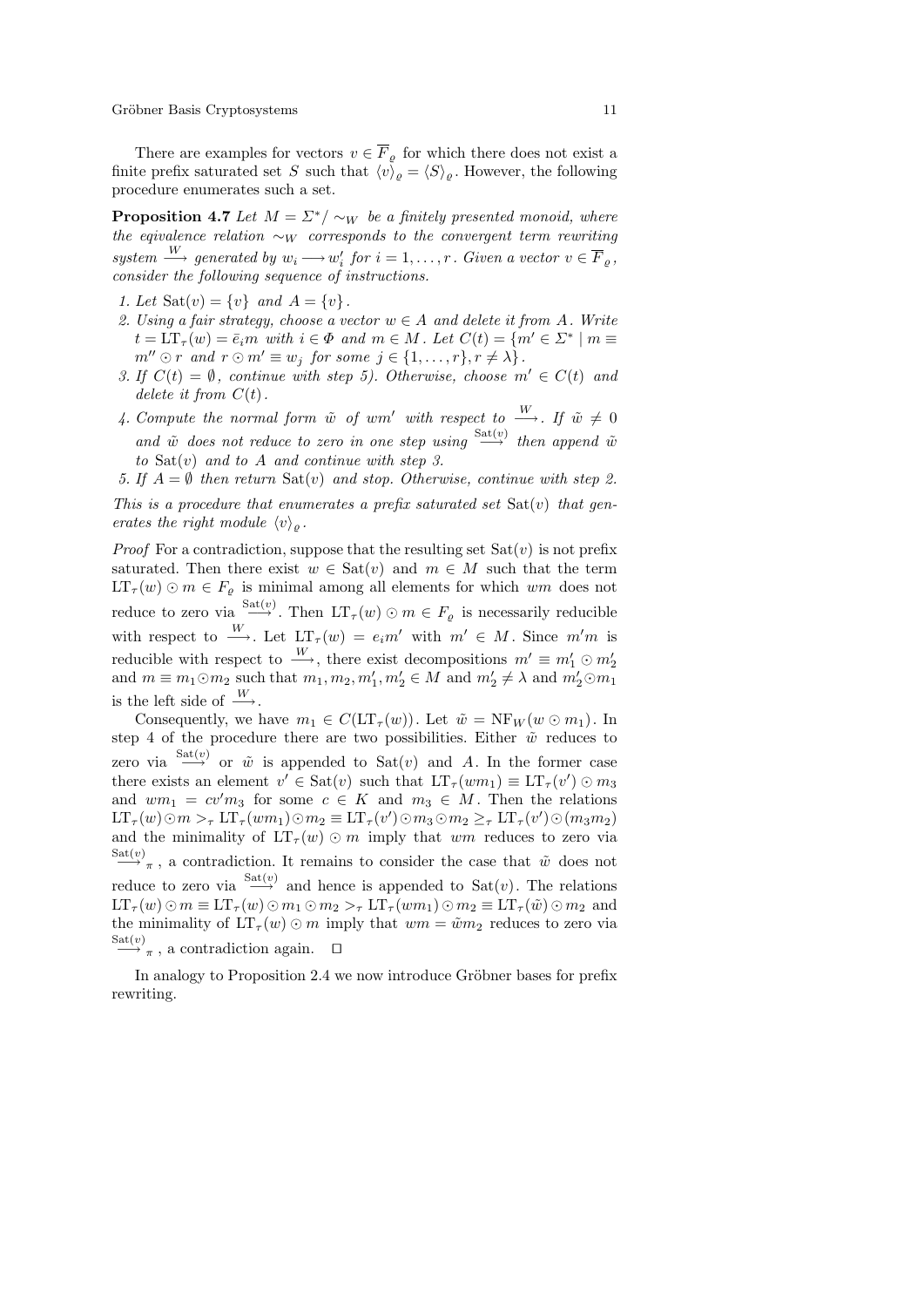**Definition 4.8** Let  $\overline{U}$  be a right submodule of  $\overline{F}_{\varrho}$ . A set  $G \subseteq \overline{U}$  is called a prefix Gröbner basis of  $\overline{U}$  if we have  $u \stackrel{G}{\longleftrightarrow}_{\pi} 0$  for all  $u \in \overline{U}$  and if  $\stackrel{G}{\longrightarrow}$ is confluent.

Remark 4.9 In analogy to Definition 2.1 the following holds: A set  $G \subset \overline{U}$ is a Gröbner basis of  $\overline{U}$  if and only if  $LT_{\tau} {\{\overline{U}\}} = {LT_{\tau}(g) \odot m \mid g \in G, m \in$  $M$ .

Macaulay's Basis Theorem also holds: <u>If</u>  $\overline{U}$  is a right submodule of  $\overline{F}_{\varrho}$ then the residue classes of the terms in  $\mathbb{T}(\overline{F}_{\rho}) \setminus \mathrm{LT}_{\tau}(\overline{U})$  form a K-basis of  $\overline{F}_o/\overline{U}$ .

In order to characterize prefix Gröbner bases by a Buchberger criterion, we need to define the proper notion of S-vectors.

**Definition 4.10** Let  $v, w \in \overline{F}_{\varrho}$ . If there exists an element  $m \in M$  such that  $LT_{\tau}(v) \odot m \equiv LT_{\tau}(w)$  or  $LT_{\tau}(v) \equiv LT_{\tau}(w) \odot m$  then the element  $S(v, w)$  $LC_{\tau}(v)^{-1}vm - LC_{\tau}(w)^{-1}w$  or  $S(v,w) = LC_{\tau}(v)^{-1}v - LC_{\tau}(w)^{-1}wm$ , respectively, is called the **S-vector** of v and w.

Proposition 4.11 (Buchberger Criterion for Prefix Gröbner Bases) Let  $G \subseteq \overline{F}_o$  be a prefix saturated set. Then the set G is a prefix  $\tau$ -Gröbner basis for  $\langle G \rangle_{\varrho}$  if and only if we have  $S(v, w) \stackrel{G}{\longrightarrow}_{\pi} 0$  for all S-vectors of elements  $v, w \in G$ .

*Proof* Let G be a prefix Gröbner basis, and let  $S(v, w)$  be an S-vector of elements  $v, w \in G$ . Since  $S(v, w) \in \langle G \rangle_{\rho}$ , by Proposition 4.6 we have  $S(v, w) \xrightarrow{G} \mathcal{O}$ . Now the fact that 0 is irreducible with respect to  $\frac{G}{\longrightarrow_{\pi}}$ easily implies that we actually have  $S(v, w) \stackrel{G}{\longrightarrow}_{\pi} 0$ .

Conversely, assume that  $S(v, w) \xrightarrow{G}_{\pi} 0$  for all S-vectors of  $v, w \in G$ . If we want to show that  $\stackrel{G}{\longrightarrow}_{\pi}$  is confluent it suffices to consider the critical situations as in Proposition 2.6. These critical situations correspond to Svectors of elements of G and resolve if for all S-vectors  $S(v, w)$  we have  $S(v, w) \stackrel{G}{\longrightarrow}_{\pi} 0$ . The remaining claim follows from Proposition 4.6.  $\Box$ 

Finally, we provide a procedure for computing prefix Gröbner bases.

Theorem 4.12 (Buchberger Algorithm for Prefix Gröbner Bases) Let  $\overline{U}$  be a right submodule of  $\overline{F}_{\rho}$ , let  $G = \{g_1, \ldots, g_s\}$  by a system of generators of  $\overline{U}$ , and let  $\tau$  be a module term ordering on  $\mathbb{T}(F)$ . Consider the following sequence of instructions.

- 1. Let  $H = G$ ,  $A = G$ ,  $S_h = \{h\}$  for all  $h \in G$ ,  $s' = s$  and  $B = \{(i, j) \mid$  $1 \leq i < j \leq s'$ ,  $g_i, g_j$  have a non-trivial S-vector}.
- 2. If A is empty, return H and stop. Otherwise start a computation of Sat(h) using Proposition 4.7 for every  $h \in A$ . If this procedure yields  $Sat(h) = S_h$ , remove h from A. Otherwise, stop the procedure when it has computed a finite subset  $S'_{h}$  of  $\text{Sat}(h)$  consisting of  $S_{h}$  and at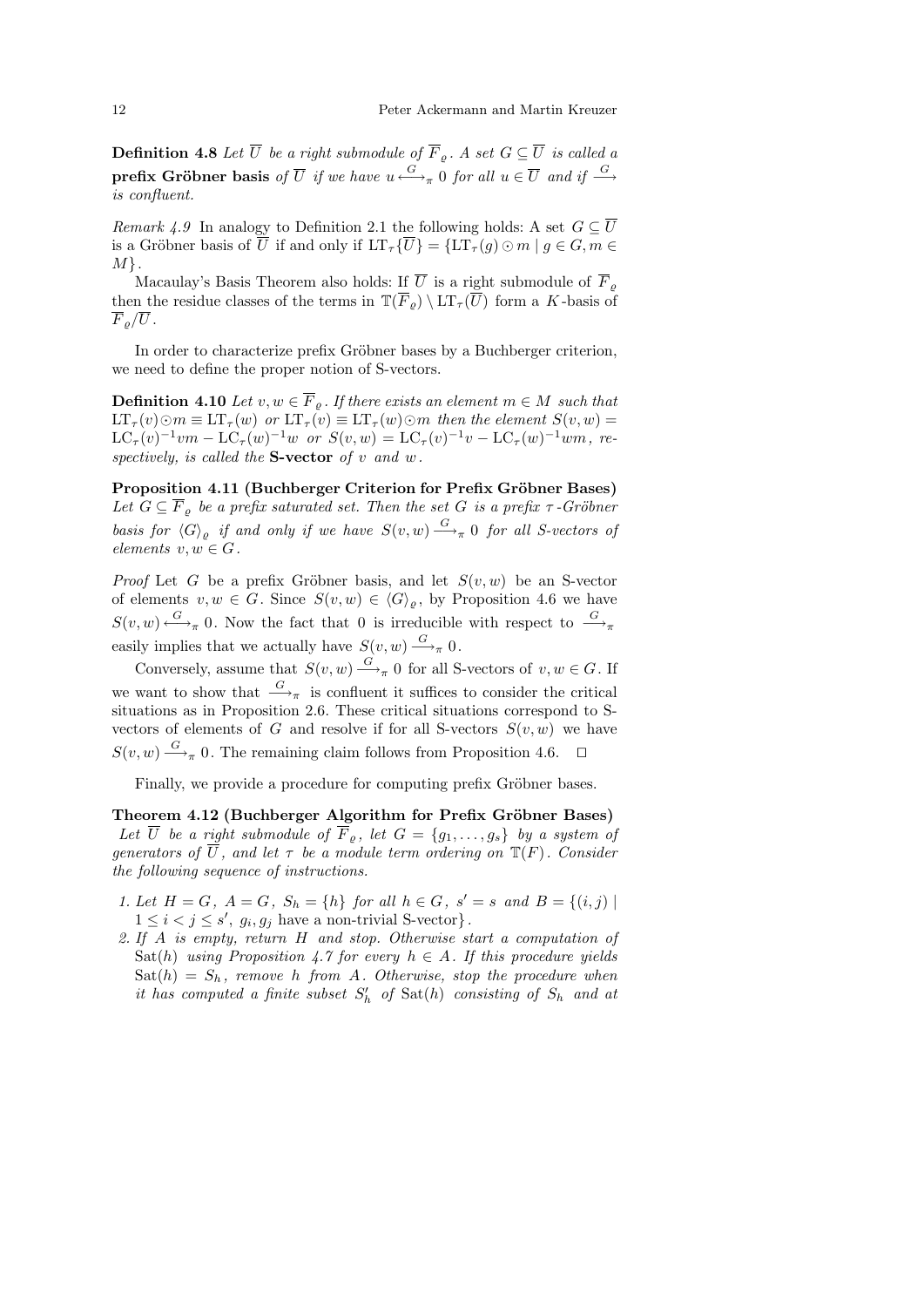least one more element. Append the elements of  $\bigcup_{h\in A} (S'_h \setminus S_h)$  to  $H$ , increase s' by the number s'' of these new elements, and write  $H =$  $\{h_1, \ldots, h_{s'}\}$ . Set  $S_h = S'_h$  and append  $\{(i, j) | 1 \le i < j \le s', j >$  $s'-s''$ ,  $h_i, h_j$  have a non-trivial S-vector} to the set B.

- 3. If  $B = \emptyset$ , continue with step 2. Otherwise, use a fair strategy to choose a pair  $(i, j) \in B$  and delete it from B.
- 4. Using  $\frac{H}{\rightarrow_{\pi}}$ , reduce  $S(h_i, h_j)$  as much as possible and call the result  $S'(h_i, h_j)$ . If  $S'(h_i, h_j) = 0$ , continue with step 2. Otherwise, increase s' by one, set  $h_{s'} = S'(h_i, h_j)$  and append  $h_{s'}$  to H and A. Set  $S_{h_{s'}} =$  ${h_{s'}},$  append  ${(i, s') | 1 \le i < s', h_i, h_{s'}}$  have a non-trivial S-vector} to the set B and continue with step 2.

This is a procedure that enumerates a prefix  $\tau$ -Gröbner basis H of  $\overline{U}$ .

*Proof* The set  $H$  enumerated by the procedure is prefix saturated as it is the union of prefix saturated sets  $Sat(h)$ . By construction we have  $S(h_i, h_j) \stackrel{H}{\longrightarrow}_{\pi} 0$  for all  $h_i, h_j \in H$  for that  $S(h_i, h_j)$  exists. The assertion now follows from Propositions 4.6 and 4.11.  $\Box$ 

#### 5 Some Classical Problems

As above, we let  $M = \Sigma^* / \sim_W$  be a finitely presented monoid, we let  $\Phi$ be a finite or countably infinite set, and we let  $\overline{F}_{o}$  be the free right  $K[M]$ module with basis  $\{\bar{e}_i \mid i \in \Phi\}$ . We continue to operate under the general assumptions introduced above. Moreover, we suppose that a right submodule  $\overline{U} \subseteq \overline{F}_{\varrho}$  is given by a finite tuple of generators  $\mathcal{U} = (\bar{u}_1, \ldots, \bar{u}_s)$  and that we know a prefix Gröbner basis of  $\overline{U}$ .

In this setting a number of classical problems for groups and monoids can be solved using Gröbner basis techniques. Therefore the original computational problem becomes the problem to find the correct Gröbner basis. Let us illustrate the method with some examples.

## Proposition 5.1 (The Word Problem for Free Right Modules)

Given two vectors  $\bar{v}, \bar{w} \in \overline{F}_{\varrho}$ , we write  $\bar{v} - \bar{w} = \sum_{i \in \Phi} \bar{e}_i f_i$  with  $f_i \in K[M]$ . Then the following conditions are equivalent:

- 1.  $\bar{v} = \bar{w}$
- 2. For all  $i \in \Phi$  we have  $\text{NF}_{I_M}(f_i) = 0$ .

Notice that if we write the terms in the support of  $f_i$  in their normal form with respect to  $\frac{W}{\longrightarrow}$ , we only have to check whether these normal forms are zero.

In free right  $K[M]$ -modules, we can solve the submodule membership problem as follows.

# Proposition 5.2 (The Submodule Membership Problem) For a vector  $\overline{v} \in \overline{F}_o$  the following conditions are equivalent: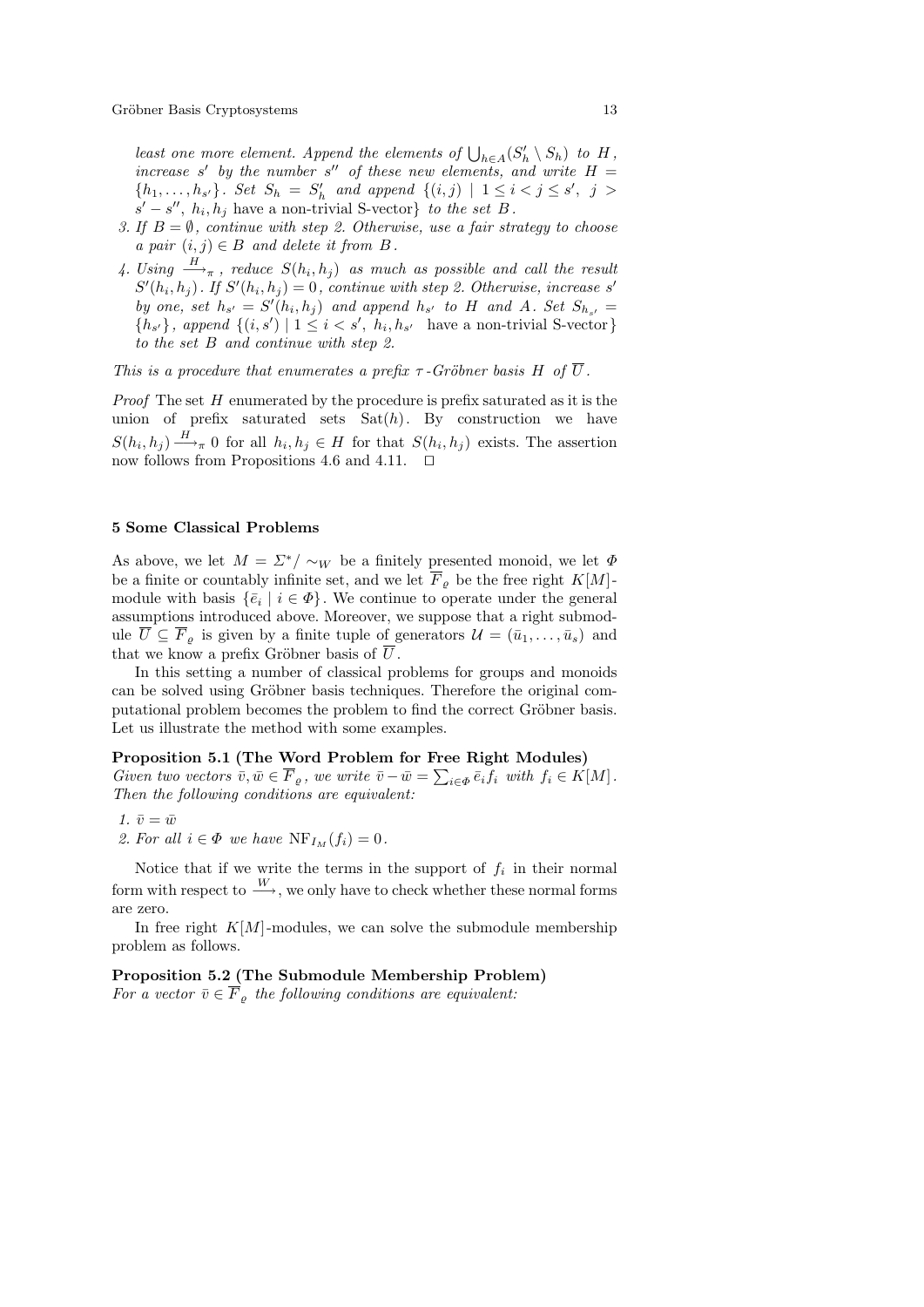1.  $\bar{v} \in \overline{U}$ 2.  $\bar{v} + \overline{U} = 0$  in the module  $\overline{F}/\overline{U}$ 3.  $\bar{v} \stackrel{G}{\longrightarrow}_{\pi} 0$  for some prefix Gröbner basis G of  $\overline{U}$ .

Proof This follows immediately from Proposition 4.6.

The generalized word problem (also called the submonoid membership problem) was discussed in [20]. It was shown that it leads to a subalgebra membership problem in  $K[M]$ . For groups the situation is somewhat more accessible, since the subgroup membership problem is equivalent to a right ideal membership problem in  $K[M]$ .

The next interesting monoid and group theoretic problems are the conjugacy problem and the conjugator search problem. Let us indicate some methods for solving them using Gröbner bases.

**Definition 5.3** Let  $f_1, \ldots, f_s \in K[M]$ . The two-sided submodule of the two-sided free module  $F = \bigoplus_i^s$  $\sum$ *o-sided free module*  $F = \bigoplus_{i=1}^{s} K[M]e_iK[M]$  generated by all elements  $\sum_{i=1}^{s} g_i e_i h_i$  such that  $g_1 f_1 h_1 + \cdots + g_s f_s h_s = 0$  is called the **syzygy module** of the tuple  $(f_1, \ldots, f_s)$ . We shall denote it by  $Syz_{K[M]}(f_1, \ldots, f_s)$ .

In the case  $M = \Sigma^*$ , there exist explicit descriptions of algorithms to compute syzygy modules (see [7] and [10]). For the general case, we can either lift the computation to  $K[\Sigma^*]$  or construct a similar algorithm (see [3]). The computation of syzygy modules and the following easy proposition help us achieve our goal.

**Proposition 5.4** Let M be a group. For  $\bar{w}_1, \bar{w}_2 \in M$ , the following conditions are equivalent:

1.  $\bar{w}_1 = \bar{w}_3 \bar{w}_2 \bar{w}_3^{-1}$  for some  $\bar{w}_3 \in M$ 2.  $\text{Syz}_{K[M]}(w_1, w_2) \cap \{e_1\bar{w} - \bar{w}e_2 \mid \bar{w} \in M\} \neq \emptyset$ 

*Proof* It suffices to note that we have  $\bar{w}_1 = \bar{w}_3 \bar{w}_2 \bar{w}_3^{-1}$  if and only if  $\bar{w}_1 \bar{w}_3 =$  $\bar{w}_3\bar{w}_2$ , i.e. if and only if  $e_1\bar{w}_3 - \bar{w}_3e_2$  is a syzygy of  $(\bar{w}_1, \bar{w}_2)$ .  $\Box$ 

Hence the conjugacy and the conjugator search problems have been reduced to finding certain very simple elements in a syzygy module. The latter task can be achieved by a straightforward generalization of the method in the commutative case (see [16] and [17]).

# 6 Gröbner Basis Cryptosystems

In this section we will propose a public key cryptographic primitive based on the Gröbner basis theory in the setting described so far. Note that to actually use this Gröbner basis cryptosystem one has to find instances that guarantee efficient computations where needed and security under certain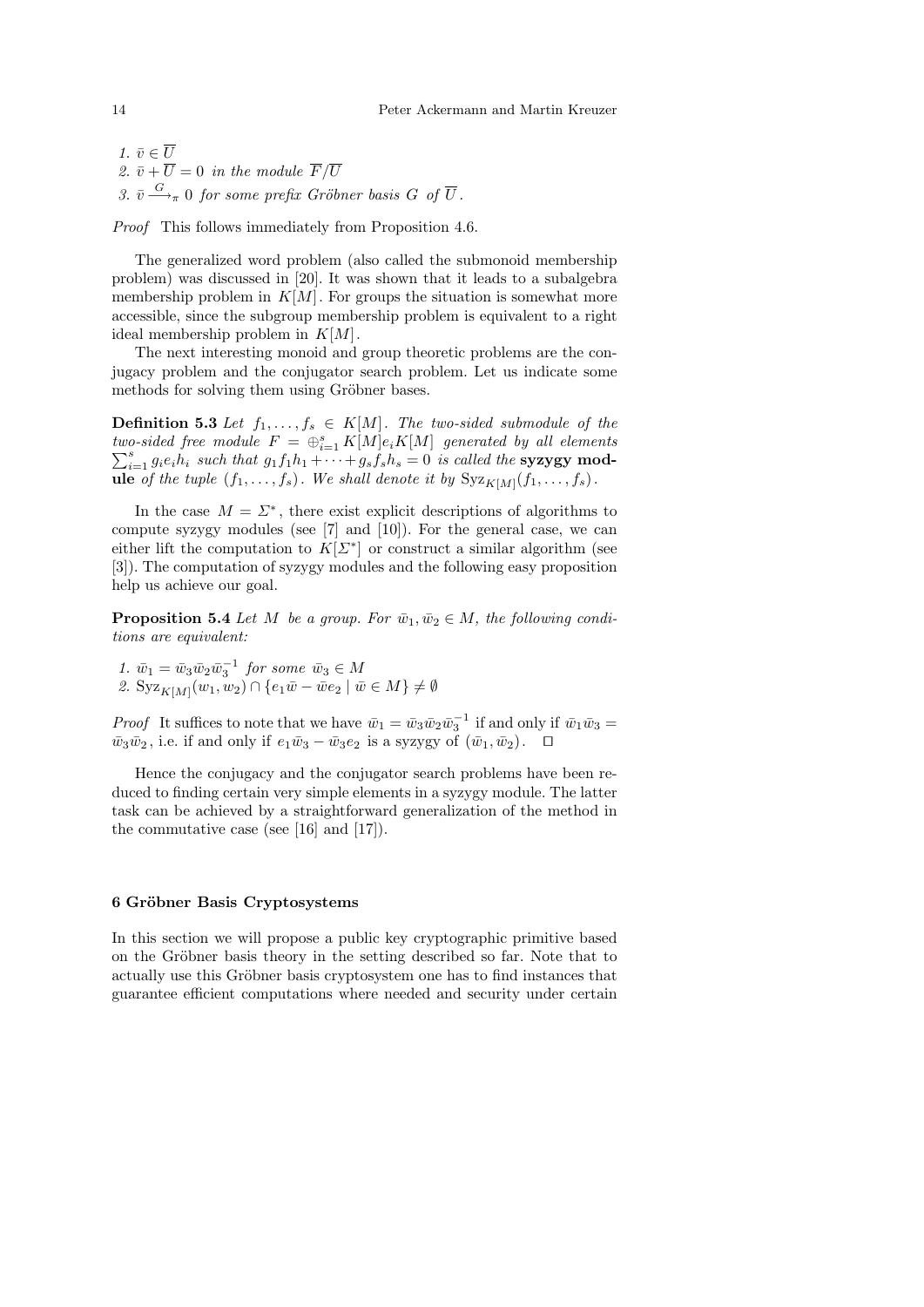assumptions. We show how one can realize well known public key cryptosystems as special cases of this cryptographic framework. Besides these examples we do not give concrete instances, however we will discuss how one can meet various attacks on the system in the next section.

In the following we continue to work in the described setting and use the assumptions of the earlier sections. In particular, we let  $M = \Sigma^* / \sim_W$ be a finitely presented monoid and assume that elements of M can be represented by normal forms that can be efficiently computed, e.g. by a convergent term rewriting system  $\xrightarrow{W}$ . Let  $\sigma$  be a  $\xrightarrow{W}$ -admissible term ordering on  $\Sigma^*$ ,  $F_{\varrho}$  be the free right  $K[\Sigma^*]$ -module with basis  $\{e_i \mid i \in \varPhi\}$ and let  $\tau$  be a module term ordering on  $\mathbb{T}(F_{\rho})$  that is compatible with  $\sigma$ . Let  $\overline{F}_{\varrho}$  be the free right K[M]-module with basis  $\{\overline{e}_i \mid i \in \varPhi\}$  and let  $\overline{U}$ be a right submodule of  $\overline{F}_{\rho}$ . Finally, we assume that we know a  $\tau$ -Gröbner basis G of  $\overline{U}$  w.r.t. some reduction system that allows efficient computations of normal forms, and therefore the set  $O_{\tau}(\overline{U}) = \mathbb{T}(\overline{F}_{o}) \setminus \mathrm{LT}_{\tau} {\{\overline{U}\}}$ .

# Definition 6.1 A Gröbner basis cryptosystem consists of the following data.

- 1. Public information: the free module  $\overline{F}_{\rho}$ , the set  $O_{\tau}(\overline{U})$ , and finitely many vectors  $\bar{u}_1, \ldots, \bar{u}_s \in \overline{U}$
- 2. Secret key: a prefix Gröbner basis G of  $\overline{U}$ .
- 3. Encryption procedure: A plaintext is a vector  $m \in \langle O_{\tau}(\overline{U})\rangle_K$ , i.e. a linear combination  $m = \bar{e}_{\lambda_1} c_1 w_1 + \cdots + \bar{e}_{\lambda_r} c_r w_r$  such that  $c_i \in K$ ,  $\lambda_i \in \Phi$ ,  $w_i \in M$ , and  $\overline{e}_i w_i \in O_{\tau}(\overline{U})$ . Then the corresponding ciphertext is the vector  $w = m + \bar{u}_1 f_1 + \cdots + \bar{u}_s f_s$  with suitably (e.g. randomly) chosen  $f_1, \ldots, f_s \in K[M]$ .
- 4. Decryption procedure: Using  $\stackrel{G}{\longrightarrow}$ , compute  $m = \text{NF}_{\tau} \bar{U}(w)$ .

Note that the right choice of  $f_1, \ldots, f_s \in K[M]$  in the encryption procedure can be crucial for the security of the cryptosystem and will depend on the concrete setting in which the primitive is used. For some settings this issue will be discussed in the next section.

Remark 6.2 We shall also consider the following variant: for the ciphertext we construct a pair  $w = (f_0, mf_0 + \bar{u}_1f_1 + \cdots + \bar{u}_s f_s)$  where  $f_0 \in K[M]$  is a further randomly chosen element. Then the decoding procedure consists of computing  $\text{NF}_{\tau,\bar{U}}(mf_0 + \bar{u}_1f_1 + \cdots + \bar{u}_s f_s) = \text{NF}_{\tau,\bar{U}}(mf_0)$  and "dividing" by  $f_0$  to obtain m. In this way we achieve some additional data hiding: the summand  $mf_0$  on the right hand-side has the same shape as the other summands. However there is no general method for performing the "division"  $NF_{\tau,\bar{U}}(mf_0) \mapsto m$ . We have to provide an explicit procedure in every individual example.

Let us collect some easy remarks about the merits of such a cryptosystem.

Remark  $6.3$  Let a Gröbner basis cryptosystem be given as above.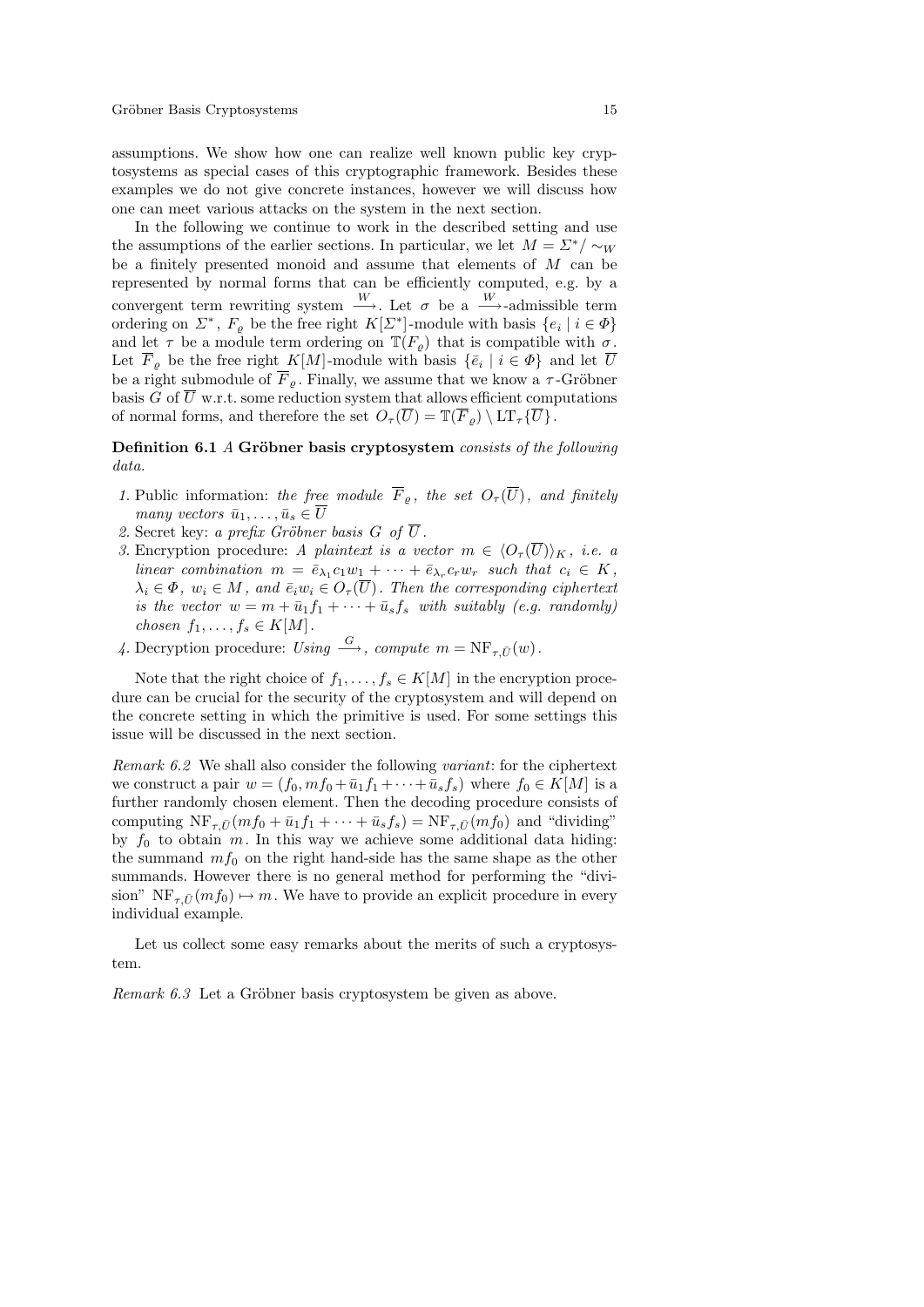- 1. If an attacker can compute  $G$ , he can break the cryptosystem. In general, the computation of Gröbner bases is EXPSPACE-hard.
- 2. The attacker knows  $\bar{u}_1, \ldots, \bar{u}_s$  and  $O_{\tau}(U)$ , but not a system of generators of U. We can make his task difficult by choosing  $\bar{u}_1, \ldots, \bar{u}_s$  such that a Gröbner basis of  $\langle \bar{u}_1, \ldots, \bar{u}_s \rangle_{\varrho}$  is hard to compute.
- 3. The advantage of using modules (rather than ideals in  $K[M]$ ) is that one can encode hard combinatorial or number theoretic problems in the action of the terms on the canoncial basis vectors (see the examples below).
- 4. The free module  $F_{\rho}$  is not required to be finitely generated. Any concrete calculation will involve only finitely many components.

Now we give some examples of Gröbner basis cryptosystems. In particular, we show that many classical cryptosystems can be realized as Gröbner basis cryptosystems.

*Example 6.4* Let  $K = \mathbb{F}_q$  be a finite field, where  $q = p^e$  with a prime number p and  $e > 0$ . Let M be the monoid  $M = \mathbb{N}^n = \Sigma^* / \sim_W$ where  $\Sigma = \{x_1, \ldots, x_n\}$  and we require the relations  $W = \{x_j x_i \sim \}$  $x_i x_j \mid 1 \leq i \leq j \leq n$ . We use the free right module of rank one, i.e.  $F_{\varrho} = K[M] = K[x_1, \ldots, x_n]$  is the commutative polynomial ring. Choose a point  $(a_1, \ldots, a_n) \in \mathbb{F}_p^n$ . Let  $\overline{U} = (x_1 - a_1, \ldots, x_n - a_n)$  and choose elements  $\bar{u}_1, \ldots, \bar{u}_s \in \overline{U}$ , i.e.  $\bar{u}_i(a_1, \ldots, a_n) = 0$ . Consider the following Gröbner basis cryptosystem.

- 1. Public information: The one-dimensional free right module  $\overline{F}_{\rho}$ , the set  $O_{\tau}(\overline{U}) = \{1\}$ , and the commutative polynomials  $\overline{u}_1, \ldots, \overline{u}_s$ .
- 2. Secret key: The point  $(a_1, \ldots, a_n) \in \mathbb{F}_q^n$  corresponding to the Gröbner basis  $G = \{x_1 - a_1, \ldots, x_n - a_n\}$  of the ideal  $\overline{U}$ .
- 3. Encryption procedure: A plaintext  $m \in \mathbb{F}_q$  is encrypted as the polynomial  $w = m + \bar{u}_1 f_1 + \cdots + \bar{u}_s f_s$  with randomly chosen polynomials  $f_1, \ldots, f_s \in K[M].$
- 4. Decryption procedure: Compute  $m = w(a_1, \ldots, a_n) = \text{NF}_{\tau,\bar{U}}(w)$ .

This is Neal Koblitz' polly cracker cryptosystem (cf. [8] and [14]). Its disadvantage is that the attacker knows that there is an element in the set  $w+\bar{u}_1 \cdot K[M]+\cdots+\bar{u}_s \cdot K[M]$  that has support  $\{1\}$ . Hence many coefficients have to vanish. This allows a linear algebra attack (see [2], [8] and [14]).

A number of improvements of Koblitz' original approach have been proposed (see for instance [18] and [29]). Many of them fit our scheme.

Example 6.5 In the setting of the preceding example, choose a second commutative polynomial ring  $Q = K[y_1, \ldots, y_m]$  and polynomials  $g_1, \ldots, g_m$ in K[M]. In this way there is a K-algebra homomorphism  $\phi: Q \longrightarrow K[M]$ given by  $\phi(y_i) = g_i$  for  $i = 1, ..., m$ . Choose a point  $(\xi_1, ..., \xi_n) \in \mathbb{F}_p^n$  and elements  $f_1, \ldots, f_s \in Q$  such that  $\phi(f_1), \ldots, \phi(f_s) \in \overline{U} = (x_1 - \xi_1, \ldots, x_n - \xi_s)$  $\xi_n$ ). Now construct the following Gröbner basis cryptosystem.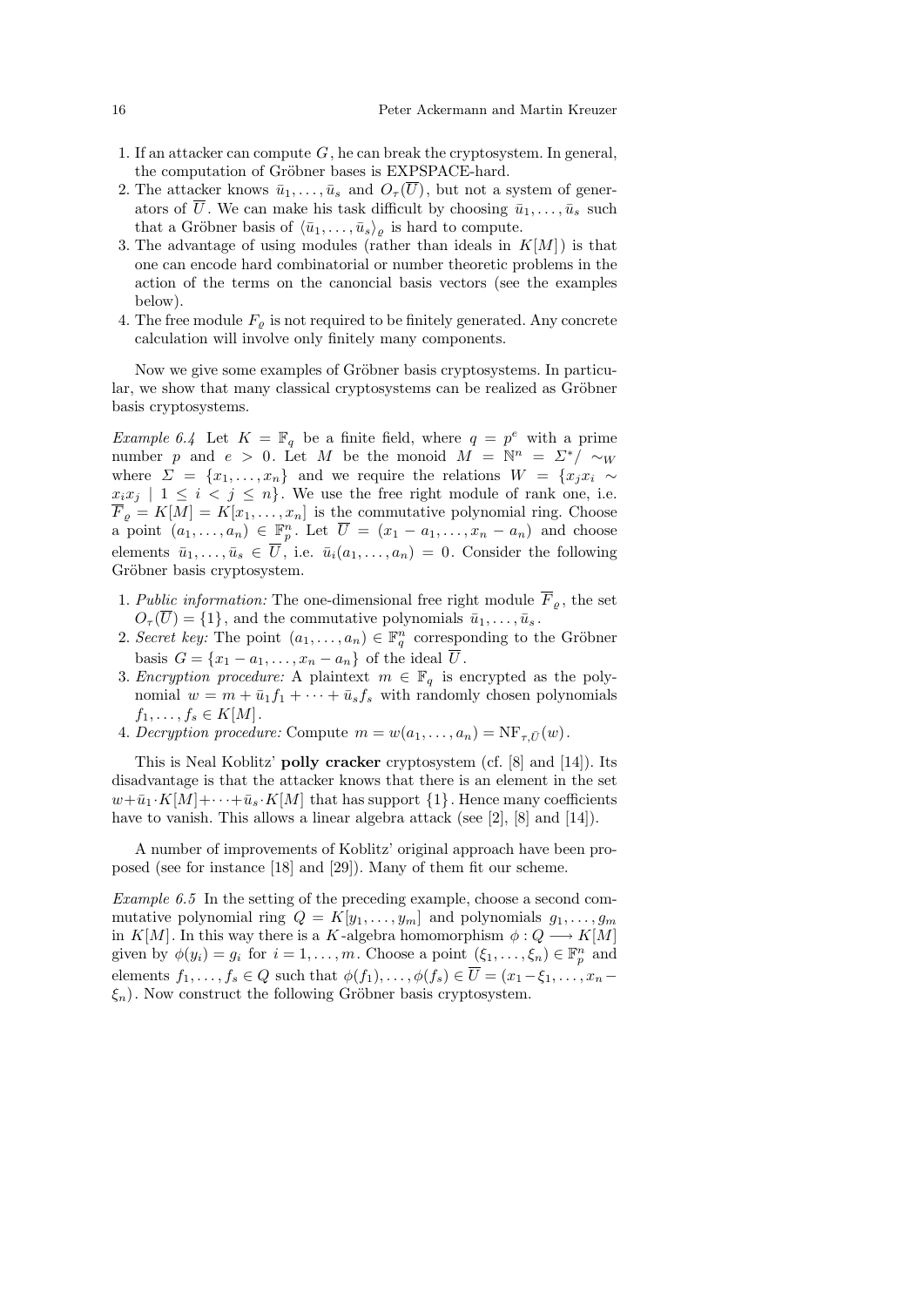Gröbner Basis Cryptosystems 17

- 1. Public information: The rings  $K[M]$  and Q, the homomorphism  $\phi$ , the term  $O_{\tau}(\overline{U}) = \{1\}$ , and the polynomials  $f_1, \ldots, f_s \in Q$ .
- 2. Secret key: The point  $(\xi_1, \ldots, \xi_n) \in K^n$ , or equivalently, the Gröbner basis  $\{x_1 - \xi_1, \ldots, x_n - \xi_n\}$  of the ideal  $\bar{U} = (x_1 - \xi_1, \ldots, x_n - \xi_n)$ in  $K[M]$ .
- 3. Encryption procedure: We proceed in a similar way to the variant above. A plaintext is an element  $m \in K$ . We choose random polynomials  $h \in$  $(f_1, \ldots, f_s)$  and  $h' \in \text{ker}(\phi)$  and a random exponent  $\kappa \in \mathbb{N}^n$ . Then we send  $(y^{\kappa}, my^{\kappa}+h+h')$  where  $y=(y_1,\ldots,y_m)$ . In other words, an attacker knows the pair  $(\phi(y)^{\kappa}, m\phi(y)^{\kappa} + \phi(h)).$
- 4. Decryption procedure: Compute  $\bar{v} = [m\phi(y)^{\kappa} + \phi(h)](\xi_1, \ldots, \xi_n)$  $m\phi(y)^{\kappa}(\xi_1,\ldots,\xi_n)$  and obtain  $m = \bar{v}/[\phi(y)^{\kappa}(\xi_1,\ldots,\xi_n)].$

This is Le Van Ly's Polly Two cryptosystem (cf. [29]). Compared to Polly Cracker, it has the advantage that the usual linear algebra attacks do not work. It appears that an attacker has no choice but to compute a (possibly hard) Gröbner basis. Supposedly hard concrete instances of this cryptosystem have been suggested (see [30]).

Example 6.6 Let  $K = \mathbb{F}_2$ , let  $\Sigma = \{x, y\}$ , and let  $M = \mathbb{N}^2 = \Sigma^* / \sim_W$ with  $W = \{yx \sim xy\}$ . Then  $K[M] = K[\Sigma^*]/\langle yx - xy \rangle = K[x, y]$  is a commutative polynomial ring in two indeterminates. Moreover, let  $p, q \gg 0$ be two distinct prime numbers, let  $n = pq$ , and let  $\Pi = (\mathbb{Z}/n\mathbb{Z})^{\times}$  be the set of residue classes prime to n. We use the free module  $\overline{F}_\varrho = \bigoplus_{i=0}^{n-1} e_i K[x,y]$ and the term ordering  $\tau = \text{DegLexPos}$ . Choose a number  $\epsilon \in (\mathbb{Z}/(p-1)(q-\epsilon))$ 1)Z)<sup>×</sup> and compute the inverse d of  $\epsilon$  in  $(\mathbb{Z}/(p-1)(q-1)\mathbb{Z})^{\times}$ .

- 1. Public information: The module  $\overline{F}_{\rho}$  (and thus the number n), the set  $O_{\tau}(\overline{U}) = \{e_0, \ldots, e_{n-1}\}\$ , the number  $\epsilon$  and the vectors  $\{u_1, \ldots, u_s\}$  $\{e_ix - e_{i^e \mod n} \mid i = 0, \ldots, n-1\} \cup \{e_ixy - e_i \mid i = 0, \ldots, n-1\}.$
- 2. Secret key: The secret key consists of the primes  $p$  and  $q$  and the number d. Equivalently, the secret key is the  $\tau$ -Gröbner basis  $G = \{u_1, \ldots, u_s\} \cup$  $\{e_i y - e_{i d \bmod n} \mid i = 0, \ldots, n-1\}$  of  $U = \langle G \rangle$ .
- 3. Encryption procedure: A plaintext is a vector  $e_m \in O_{\tau}(\overline{U})$ . To encrypt it, we form  $e_m + (e_mxy - e_m) - (e_mx - e_{m \text{emod } n})y \in e_m + \overline{U}$  to obtain the ciphertext  $w = e_{m \epsilon \mod n} y$ .
- 4. Decryption procedure: Compute  $\text{NF}_{\tau,\bar{U}}(e_{m\epsilon_{\text{mod n}}}y) = e_{m\epsilon_{\text{mod n}}} = e_m$ .

It is easy to see that this is the Gröbner basis version of the RSA cryptographic primitive (see [28]) which is used to derive concrete instances of practical cryptosystems that are widely used in practice. If an attacker is able to factor  $n$ , he can break the code. This is equivalent to being able to find  $d$ . In the Gröbner basis version, the problem the attacker faces is that he does not know the Gröbner basis elements  $e_i y - e_{i d \text{ mod } n}$ .

Also discrete logarithms can be used in Gröbner basis cryptosystems.

Example 6.7 Let  $K = \mathbb{F}_2$ , let  $\Sigma = \{x\}$ , and let  $M = \Sigma^* = \mathbb{N}$ . Then  $K[M] = K[x]$  is a polynomial ring. Moreover, let  $p \gg 0$  be a prime number.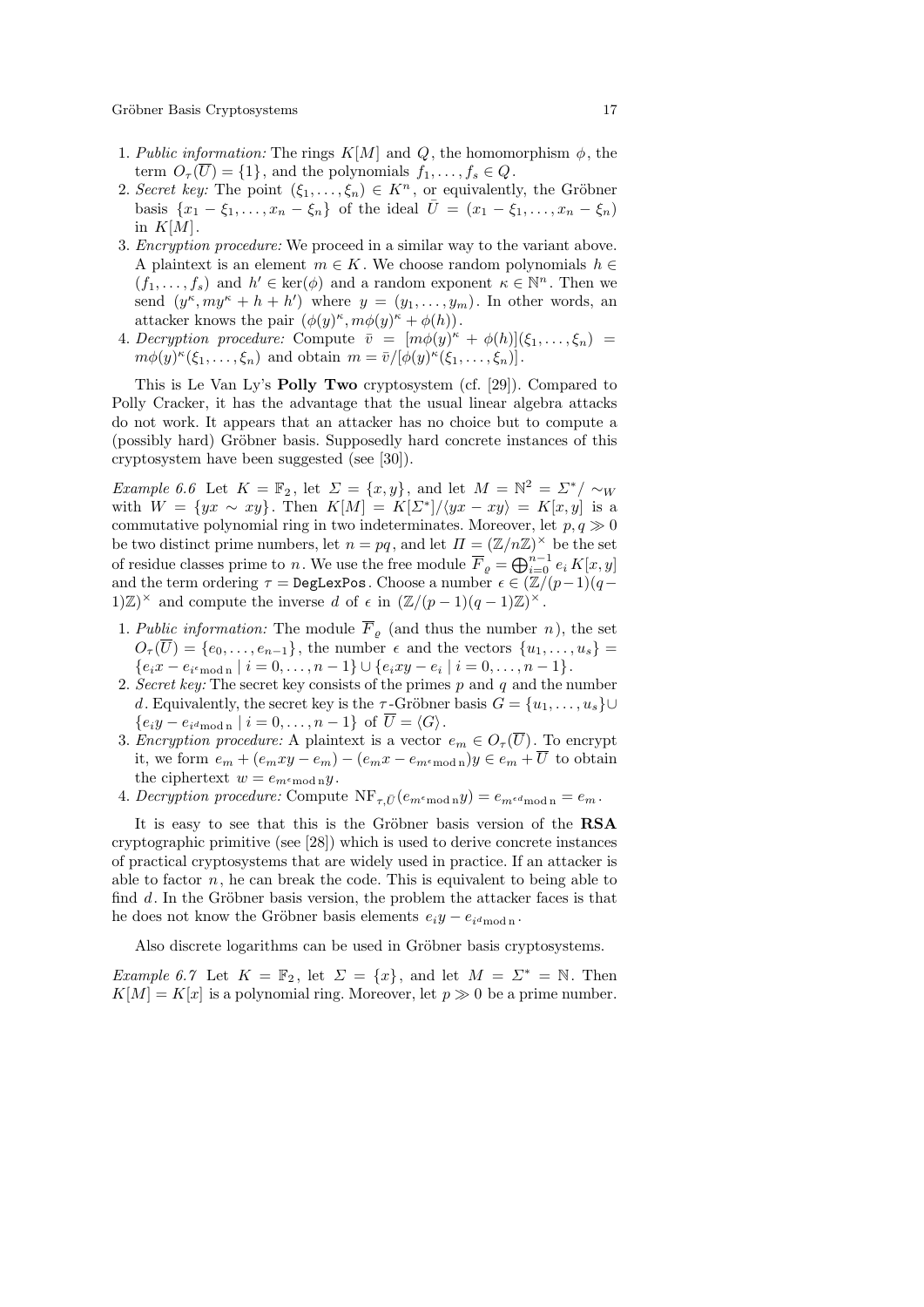We use the  $K[x]$ -module  $F_{\varrho} = \bigoplus_{i=1}^{p-1} \epsilon_i K[x] \oplus \bigoplus_{j=1}^{p-1} e_j K[x]$  where  $\epsilon_i, \epsilon_j$ are the standard basis vectors. Let  $g$  be a generator of the multiplicative group  $\mathbb{F}_p^{\times}$ , and let  $\tau = \text{DegPos}$  with  $\epsilon_i >_{\tau} \epsilon_j$  for all  $i, j = 1, \ldots, p - 1$ . Choose a number  $a \in \{1, \ldots, p-1\}$  and compute  $b = g^a \mod p$ . Now we introduce the following Gröbner basis cryptosystem.

- 1. Public information: The module  $F_{\varrho}$ , the set  $O_{\tau}(U) = \{e_1, e_2, \ldots, e_{p-1}\},$ the number b, and the vectors  $\{u_1, \ldots, u_s\} = \{\epsilon_1 - \epsilon_1\} \cup \{\epsilon_i x - \epsilon_{gi} \mid$  $i = 1, ..., p - 1$   $\cup \{e_j x - e_{bj} | j = 1, ..., p - 1\}$  where all indices are computed modulo p.
- 2. Secret key: The number  $a \in \{1, \ldots, p-1\}$ , or equivalently, the  $\tau$ -Gröbner basis  $G = \{u_1, \ldots, u_s\} \cup \{\epsilon_i - e_{i^a} \mid i = 1, \ldots, p-1\}$  of  $U = \langle G \rangle$ .
- 3. Encryption procedure: A plaintext is of the form  $e_1 + e_m$  with a number  $m \in \{0, \ldots, p-1\}$ . Using the variant, we randomly choose a number  $k \in \{0, \ldots, p-1\},\$ form  $(e_1 + e_m)x^k$  and send the ciphertext  $w =$  $\epsilon_{g^k} + e_{mb^k} \in (e_1 + e_m)x^k + \langle u_1, \ldots, u_s \rangle_{\varrho}.$
- 4. Decryption procedure: We compute  $NF_{\tau,\bar{U}}(w) = e_{b^k} + e_{mb^k}$ . Since  $e_{b^k}$  +  $e_{mb^k} \stackrel{G}{\longleftrightarrow} (e_1 + e_m)x^k$ , we have to "divide" this vector by  $x^k$ . To this end, it suffices to compute  $m = (mb^k)/(b^k)$  in  $\mathbb{F}_p$  and to form  $e_1 + e_m$ .

Clearly, this is the Gröbner basis version of the **ElGamal** cryptosystem (see [5]). It can be broken if the attacker is able to compute the discrete logarithm a of  $b = g^a$  or k of  $g^k$ . In the Gröbner basis version, an attacker can only reduce using  $\epsilon_{g^k} \xrightarrow{u_i} \cdots \xrightarrow{u_j} x^k \epsilon_1 \xrightarrow{u_1} x^k e_1$  which takes  $k \gg 0$  reduction steps. If one knows a, one can get rid of the vector  $\epsilon_{g^k}$  by using just one reduction step  $\epsilon_{g^k} \longrightarrow e_{g^{ka}} = e_{b^k}$ .

The next example uses non-commutative polynomials. In order to prevent linear algebra attacks (see next section) T. Rai suggested in his recent doctoral thesis [26] to construct Gröbner basis cryptosystems based on twosided ideals. The corresponding Gröbner basis theory was sketched in  $[20]$ , [21], [22], [27] and Section 3.

Example 6.8 Let K be a (finite) field, let  $\Sigma = \{x_1, \ldots, x_n\}$ , and let  $M =$  $\Sigma^*$ . Then  $K[M]$  is a non-commutative polynomial ring. We choose a twosided ideal  $I \subseteq K[M]$  for which we know a finite (two-sided) Gröbner basis  $G = \{g_1, \ldots, g_t\}$  with respect to some term ordering  $\tau$ .

- 1. Public information: The ring  $K[M]$ , the set  $O_{\tau}(U)$ , and a finite subset  $\{u_1, \ldots, u_s\} \in I$  such that computing a Gröbner basis of  $\langle u_1, \ldots, u_s \rangle$  is infeasible.
- 2. Secret key: The  $\tau$ -Gröbner basis G of I.
- 3. Encryption procedure: A plaintext m is an element in  $\langle O_{\tau}(U)\rangle_K$ . The corresponding ciphertext is  $w = m + f_1u_1g_1 + \cdots + f_su_sg_s$  where the non-commutative polynomials  $f_i, g_i$  are suitably chosen so that in the computation of  $w$  leading term cancellation occurs (see [26], Section 4.1).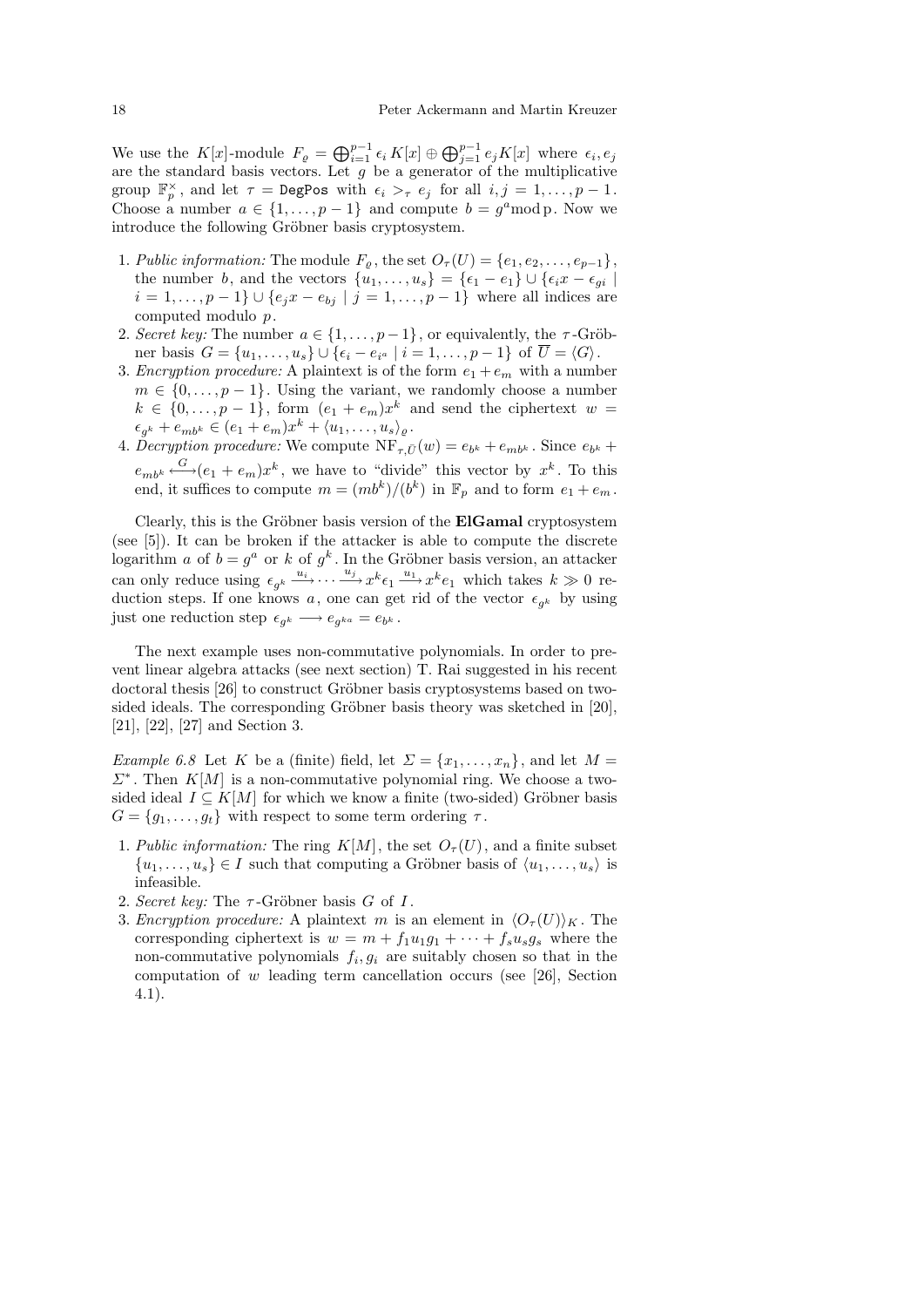4. Decryption procedure: Compute  $m = \text{NF}_{\tau,\bar{U}}(w)$  using the Gröbner basis G.

In [26] several concrete instances of these cryptosystems are proposed. They offer good resistence to linear algebra attacks because using indeterminate coefficients for the polynomials  $f_i$  and  $g_j$  leads to systems of quadratic equations in these coefficients which cannot be solved using linear algebra. However, one has to take great care to make these cryptosystems secure against attackers who are able to compute partial Gröbner bases (see  $[26]$ , Chapter 4).

Our approach is flexible enough to include recent attempts at group based cryptosystems. For instance, the following Gröbner basis cryptosystem relies on the difficulty of solving the conjugator search problem in certain groups.

Example 6.9 Let K be a field, and let  $M = \Sigma^* / \sim_W$  be a finitely presented group. We use the free right  $K[M]$ -module  $\overline{F} = \bigoplus$ sented group. We use the free right  $K[M]$ -module  $\overline{F} = \bigoplus_{\overline{w} \in M} \epsilon_{\overline{w}} K[M] \oplus \bigoplus_{\overline{w} \in M} \epsilon_{\overline{w}} K[M]$  (possibly of infinite rank). Moreover, let  $\tau = \texttt{llexPos}$  be such that  $\epsilon_{\bar{w}} >_{\tau} \epsilon_{\bar{u}}$  for all  $w, u \in M$ . Choose  $a, g \in M$  and compute  $g' = a^{-1}ga$ . Now consider the following Gröbner basis cryptosystem.

- 1. Public information: The module  $\overline{F}_{\varrho}$ , the elements  $g, g' \in M$ , a set  $B \subseteq \{c \in M \mid ca = ac\},\$  the set  $O_{\tau}(U) = \{e_{\bar{w}} \mid \bar{w} \in M\},\$  and the vectors  ${u_{\lambda} | \lambda \in \Lambda} = {\epsilon_i h - \epsilon_{h^{-1}ih} | i, h \in M} \cup {\epsilon_g - \epsilon_{g'}} \cup {\epsilon_j k - \epsilon_{k^{-1}jk} | k}$  $j, k \in M$ .
- 2. Secret key: The element  $a \in M$ , or equivalently, the  $\tau$ -Gröbner basis  $G = \{u_{\lambda} \mid \lambda \in \Lambda\} \cup \{\epsilon_i - \epsilon_{a^{-1}ia} \mid i \in M\}$  of the submodule  $\overline{U} = \langle G \rangle_{\varrho}$ of  $\overline{F}_{\rho}$ .
- 3. Encryption procedure: Randomly choose an element  $b \in B$ . A plaintext  $m \in M$  is written in the form  $\epsilon_g + e_{g'\tilde{m}}$ , where  $\tilde{m} = bmb^{-1}$ . Then we multiply by b and use the elements  $u_{\lambda}$  to obtain the ciphertext  $w = \epsilon_{b^{-1}gb} + e_{b^{-1}g' \tilde{m}b}.$
- 4. Decryption procedure: Find  $\text{NF}_{\tau,\bar{U}}(w) = e_{a^{-1}g''a} + e_{b^{-1}g'bm} = e_{b^{-1}g'b} +$  $e_{b^{-1}g'b m}$  first, where  $g'' = b^{-1}gb$ . Then determine m from  $m = (b^{-1}g'b)^{-1}(b^{-1}g'bm).$

As one can readily check, this is a Gröbner basis version of an ElGamal like cryptosystem based on a group with a "hard" Diffie-Hellman conjugacy problem, i.e. the problem to find  $a^{-1}b^{-1}gba$  given g,  $a^{-1}ga$  and  $b^{-1}gb$  where a and b commute. One can solve this problem if given g and  $g' = a^{-1}ga$  one can find  $a_1, a_2$  such that  $a_1ga_2 = g'$  and  $a_1, a_2$  commute with the elements from  $B$ . The advantage of knowing the Gröbner basis is that one can pass from  $\epsilon_{g''}$  to the corresponding  $e_i$  without going through  $\epsilon_g \longrightarrow e_{g'}$ . The computation of that Gröbner basis is equivalent to finding  $a$ .

To perform the encryption step explicitly one has to perform the following simple computations in the group: Conjugate  $g'$  with b to obtain  $b^{-1}g'b$ and multiply by the plaintext m. Conjugate g with b to obtain  $b^{-1}gb$ .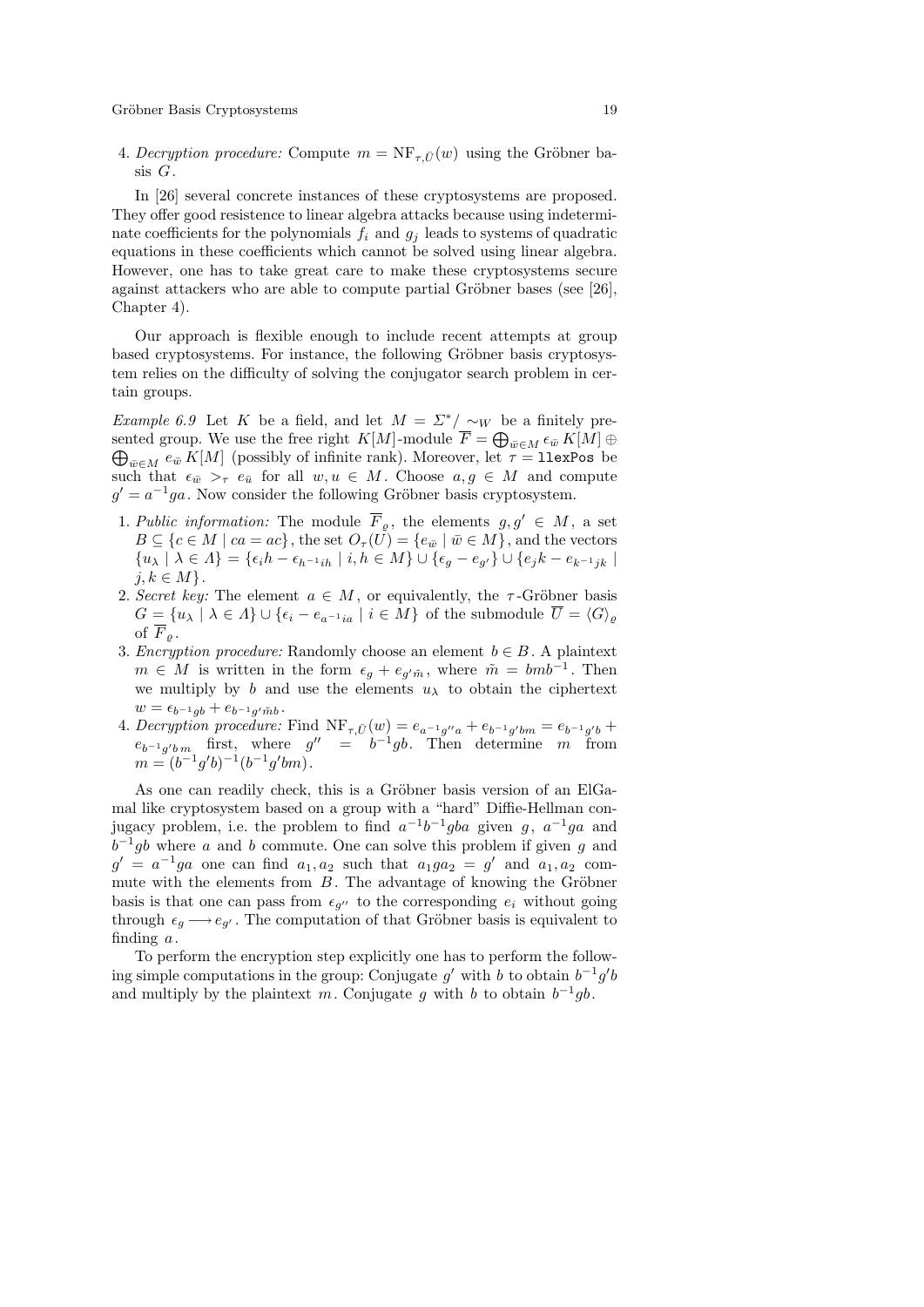If we want to decrypt the ciphertext  $\epsilon_{b-1gb} + \epsilon_{b-1g'mb}$  knowing the secret a an explicit decryption amounts to performing the following: Conjugate  $b^{-1}gb$  with a to obtain the Gröbner basis element  $\epsilon_{b^{-1}gb}-e_{a^{-1}b^{-1}gba}$ , reduce w via this element in one step to  $NF_{\tau,\bar{U}}(w) = e_{a^{-1}b^{-1}gba} + e_{b^{-1}a^{-1}gabm}$  and obtain  $m$  by multiplying the inverse of the first index by the second index.

So all computations performed to encrypt and decrypt are actually computations in the group  $M$ .

In [15] braid groups have been suggested for this kind of cryptosystems. However in [4] it is shown that there is a polynomial time algorithm solving the Diffie-Hellman conjugacy problem in braid groups. If one chooses reasonable parameters this algorithm is not feasible today but it seems that a braid group based version of this cryptosystem is not secure in the future.

## 7 Efficiency and Security Considerations

Although we are not going to propose concrete examples of Gröbner basis cryptosystems, we are now going to discuss some issues one has to confront if one tries to construct hard instances.

A. Efficiency. Both for encryption and decryption, the users of Gröbner basis cryptosystems have to be able to compute efficiently in the ring  $K[M]$ where K is a computable field and M a finitely presented monoid. The complexity of the multiplication in  $M$  is controlled by the convergent term rewriting system  $\frac{W}{\longrightarrow}$ . However, for efficient computations in  $F_{\varrho}$  we also have to make sure that the supports of the elements we use do not get too large.

In particular, this constraint has to be taken into account when one has to compute the normal form  $NF_{\tau,G}$  in the decryption procedure. To make the necessary reduction steps feasible, we have to choose the Gröbner basis G suitably. Some possibilities are apparent from the examples above:

a) If  $G$  and  $w$  are binomials, all reduction steps yield binomials, i.e. the support of all elements consists of at most two terms.

b) If  $G$  and  $w$  are homogeneous and have bounded degrees with respect to some grading, there may exist bounds on the number of terms in the support of the elements computed during  $w \stackrel{W}{\longrightarrow} \text{NF}_{\tau,\bar{U}}(w)$  and on the number of reduction steps.

c) If the set  $\mathbb{T}(F_o) \setminus \mathrm{LT}_{\tau} \{U\}$  is small, the coefficients of  $\mathrm{NF}_{\tau}(\overline{U})$  can be found by applying suitable  $K$ -linear maps to the terms in the support of  $w$  (see Example 6.4).

B. Linear Algebra Attacks. Several types of linear algebra attacks have been proposed that apply to special Gröbner basis cryptosystems.

1) The basic type is the attack proposed in the original paper [8]. In the equation  $w = m + \bar{u}_1 f_1 + \cdots + \bar{u}_s f_s$ , the attacker regards the coefficients of  $f_1, \ldots, f_s$  as unknowns and tries to solve the resulting linear system of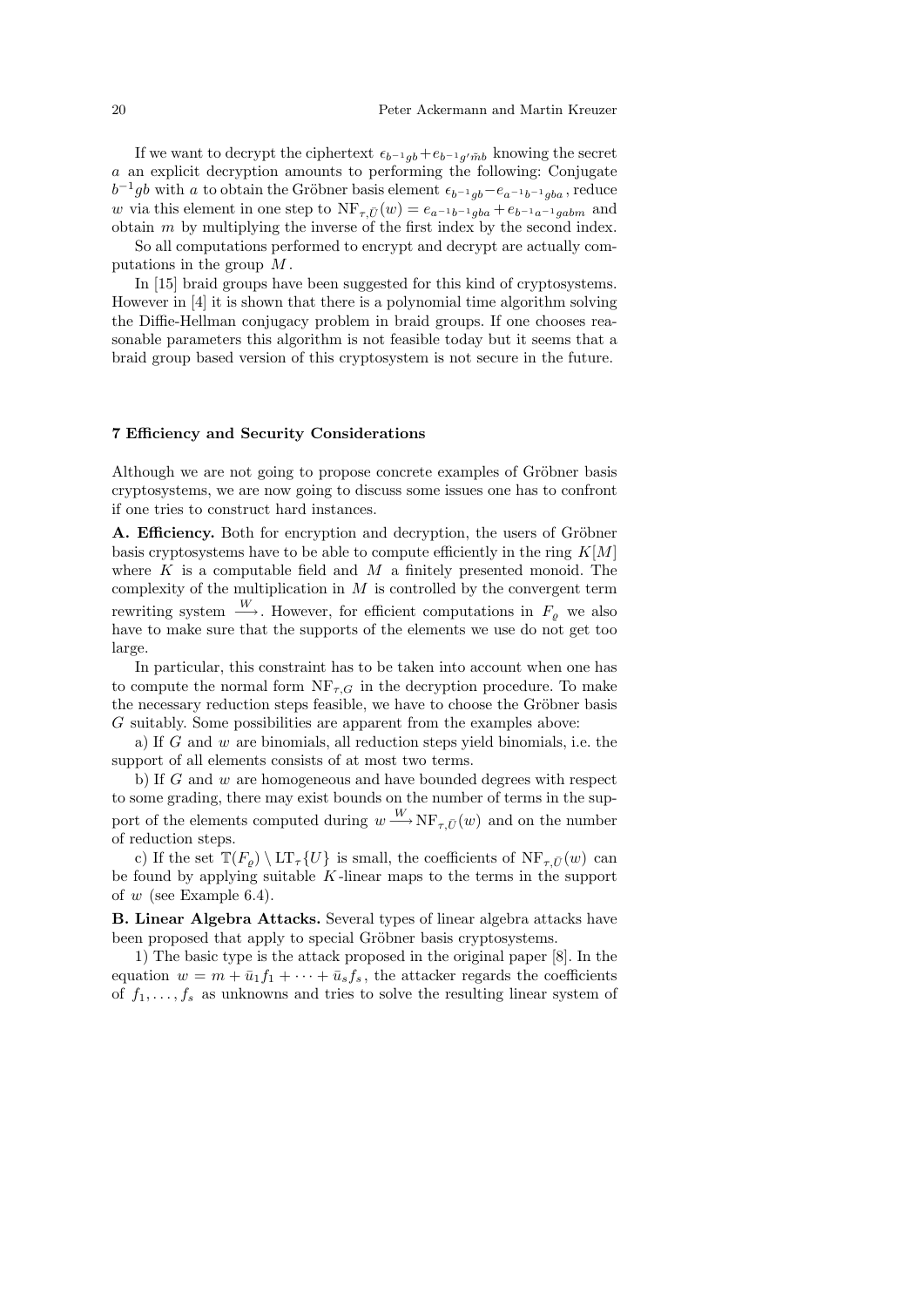equations. In our setup, it is possible to make this attack infeasible: By choosing a large set  $O<sub>\tau</sub>(U)$ , we can make the plaintext m "similar" to the ciphertext  $w$ . By using a module of large rank, we can make the solution of this linear system infeasible. Moreover, since we are working over a monoid or group ring, many products  $(e_i t)t'$  with  $e_i t \in \text{Supp}(\bar{u}_j)$  and  $t' \in \text{Supp}(f_j)$ can be made to yield the same term, so that the corresponding coefficients cannot be recovered.

2) The "intelligent" linear algebra attack suggested by H.W. Lenstra and described in [14] is based on the idea that in the equation  $w = m + \bar{u}_1 f_1 +$  $\cdots + \bar{u}_s f_s$  one can guess the terms t occuring in the support of  $\bar{u}_1, \ldots, \bar{u}_s$ if  $t \cdot \text{Supp}(f_i)$  intersects  $\text{Supp}(w)$ , and that the list of all such terms is not too large. As before, in our approach this attack can be repelled in several ways, namely by working over group rings or by using a free module of large rank. In each case sufficient cancellation happens during the computation of the cyphertext.

C. The Differential Attack. In [12] and [13] D. Hofheinz and R. Steinwandt described a "differential" attack on the Polly Cracker cryptosystem. This attack uses the observation that in an expansion  $w = m + \bar{u}_1 f_1 + \cdots$  $\bar{u}_s f_s$  the quotients of terms in the support of w sometimes allow conclusions about the shape of the supports of the elements  $\bar{u}_1, \ldots, \bar{u}_s$ . In our setting, this attack can be repelled in the very same way as the "intelligent" linear algebra attack described above.

D. The Attack Using Characteristic Terms. If a representation  $w =$  $m+\bar{u}_1f_1+\cdots+\bar{u}_2f_2$  is such that there are terms in w that do not belong to  $O<sub>\tau</sub>(U)$  and therefore not to Supp $(m)$  then it is sometimes possible to reveal individual messages by performing suitable linear algebra on the coefficients of w and  $f_1, \ldots, f_s$ , in particular when there exist "characteristic terms", i.e. terms that occur in just one of the elements  $f_i$ . By recognizing multiples of these terms in the ciphertext one can reconstruct a constant message unit. As before this attack rests on the fact that plaintext units are small, i.e. that  $O_{\tau}(U)$  is small. Furthermore, if several products  $t \cdot t'$  with  $t \in \text{Supp}(\bar{u}_i)$ and  $t' \in \text{Supp}(f_i)$  contribute to one coefficient of w this attack becomes infeasible. Thus the defensive measures described above apply.

E. Chosen Ciphertext Attacks. In the proposed cryptosystems the receiver has no method for detecting invalid ciphertexts. In addition, since decryption is  $K$ -linear, the chosen ciphertext attacks described in [9] and [14] are possible. However by using suitable hash functions the system can be made secure in the way described in [30]: The sender appends a suitable random value to his message, computes the hash value of the result, and transmits the ciphertext of the message, the ciphertext of the random value, and the hash value.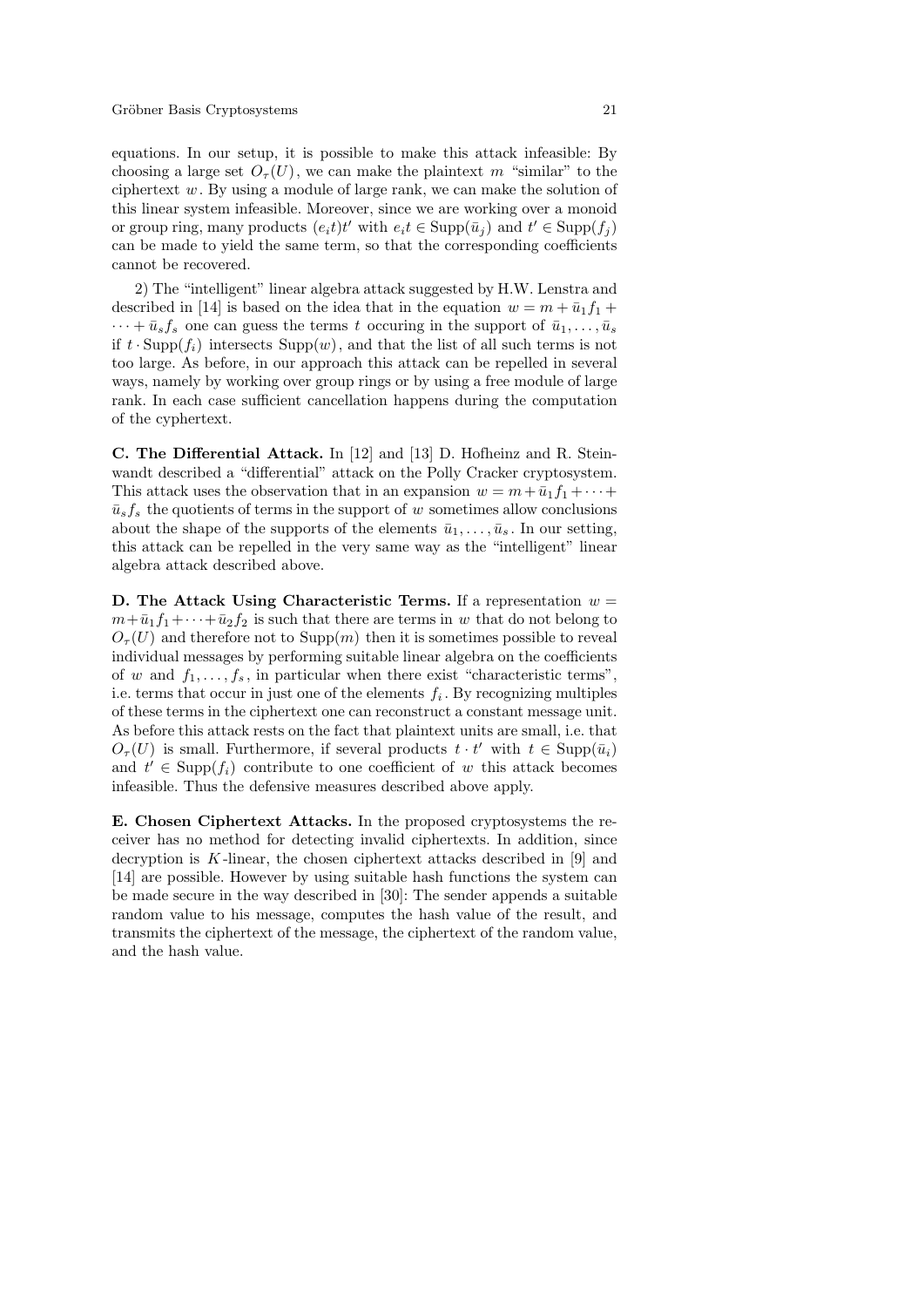## 8 Discussion and Further Suggestions

Let us point out some reasons for the choices we made in presenting Gröbner basis cryptosystems and some possibilities for further generalization and improvement.

• In the original Polly Cracker cryptosystem, an attacker has several advantages that allow him to use linear algebra methods. For instance, he knows (or guesses) that the normal form of the ciphertext with respect to an unknown Gröbner basis is very simple. Since no cancellation occurs when one multiplies terms in a polynomial ring, this means that many coefficients have to vanish. Using a similar system over the monoid ring of a large monoid with a sufficient amount of cancellation foils this attack. This is the reason why we think it is advisable to use monoid rings as base rings.

• The fact that Gröbner basis theory works for modules and not just rings gives us another degree of freedom: we can encode the action of a monoid on a set (namely the set of basis vectors of a free module). Hard instances of such actions are known.

• By leaving the world of commutative rings, we gain another advantage. In most cases, submodules of free modules over non-commutative rings do not have a finite Gröbner basis, and even the computation of partial ("truncated") Gröbner bases may not be practical. Therefore it is not difficult to create sets of vectors  $\{u_1, u_2, \ldots\}$  such that the module  $\langle u_1, u_2, \ldots \rangle$  has no "reasonable" Gröbner basis whereas a larger module (that is kept secret) does.

• An alternative, large class of non-commutative algebras for which there exists a well-developed Gröbner basis theory is the class of path algebras (see e.g.  $[10]$ ,  $[11]$ ). Using these algebras as base rings, we can introduce a new kind of complexity: the oriented graph underlying a path algebra can incorporate hard combinatorial problems. We believe that this aspect deserves to be examined further in the future.

• Altogether, we can conclude that Gröbner basis cryptosystems allow us to combine several difficult computational problems coming from separate areas of mathematics. We think they form a suitable framework for searching for new hard instances.

Acknowledgements The authors are grateful to the Graduiertenkolleg "Mathematische und ingenieurwissenschaftliche Methoden für sichere Datenübertragung und Informationsvermittlung" and to H. Dobbertin for supporting the Dortmund workshop. Moreover, we thank D. Grigoriev, G. Rosenberger, and Springer Verlag for enabling us to disseminate these results to a wide audience.

#### References

1. I. Anshel, M. Anshel, and D. Goldfeld, An algebraic method for public-key cryptography, Math. Res. Lett. 6 (1999), 287–291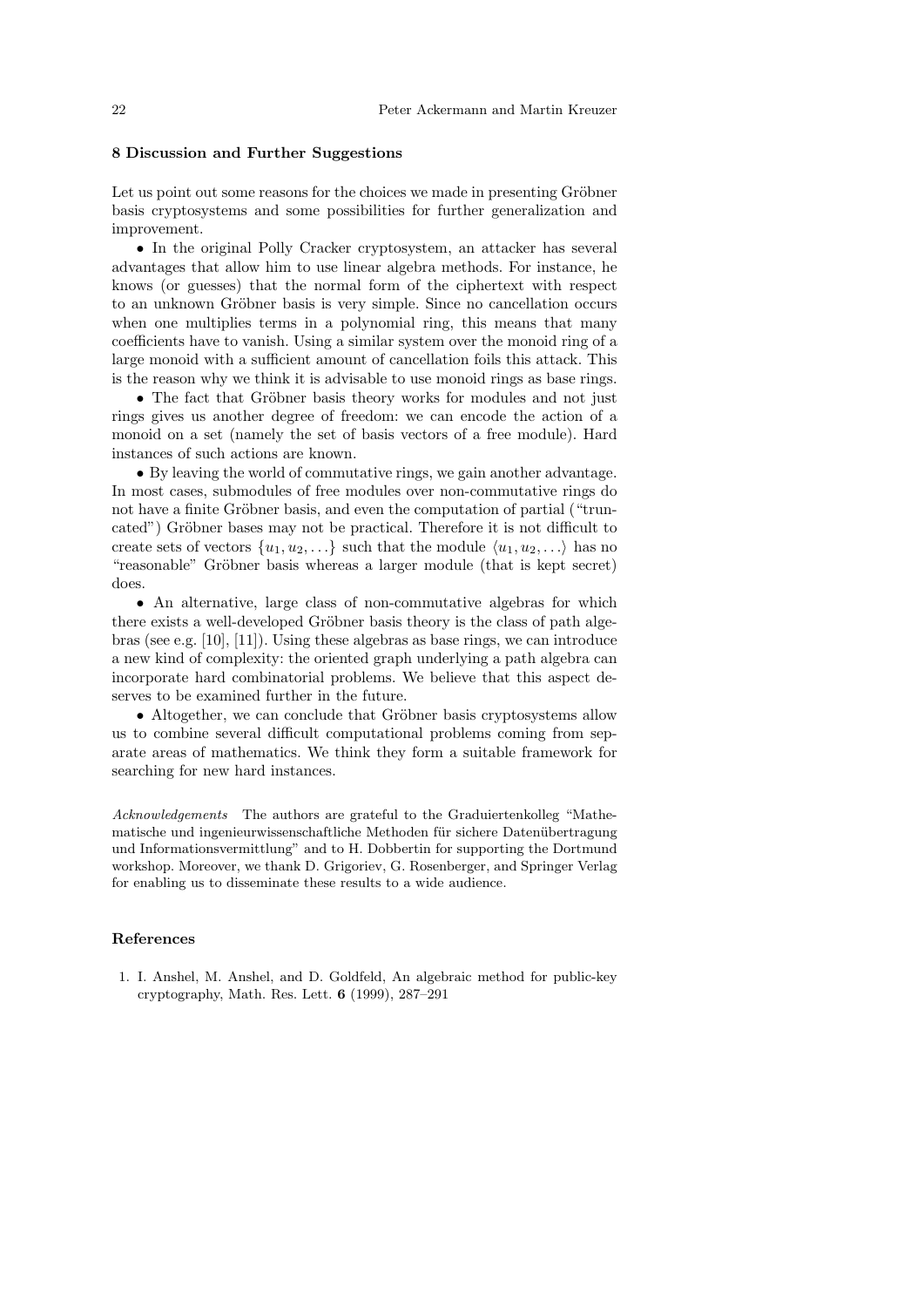- 2. Boo Barkee *et al.*, Why you cannot even hope to use Gröbner bases in public key cryptography: an open letter to a scientist who failed and a challenge to those who have not yet failed, J. Symb. Comput. 18 (1994), 497–501
- 3. H. Bluhm, Syzygienberechnung in nichtkommutativen Polynomringen, Diplomarbeit, Universität Dortmund 2005
- 4. J.H. Cheon and B. Jun, A polynomial time algorithm for the braid Diffie-Hellman conjugacy problem, in: Advances in Cryptology – CRYPTO 2003, Lect. Notes Comp. Sci. 2729, Springer, 2003, pp. 212–225
- 5. T. ElGamal, A public key cryptosystem and a signature scheme based on discrete logarithms, IEEE Trans. Inform. Theory 31 (1985), 469–472
- 6. D. Farkas, C. Feustel, and E. Green, Synergy in the theories of Gröbner bases and path algebras, Canad. J. Math. 45 (1993), 727–739
- 7. D. Farkas, E. Green, E. Kirkman, and J. Kuzmanovich, Constructing projective resolutions, Comm. in Alg. 21 (1993), 1869–1887
- 8. M. Fellows and N. Koblitz, Combinatorial cryptosystems galore!, Contemp. Math. 168 (1994), 51–61
- 9. W. Geiselmann and R. Steinwandt, Cryptanalysis of Polly Cracker, IEEE Transactions on Inf. Theory 48 (2002), 2990–2991
- 10. E. Green, Noncommutative Gröbner bases and projective resolutions, in: P. Dräxler (ed.) et al., *Computational methods for representations of groups* and algebras, Proc. Euroconference Essen, Germany, April 1–5, 1997, Progress in Math. 173, Birkhäuser, Basel 1999, 29–60
- 11. E. Green, Multiplicative bases, Gröbner bases, and right Gröbner bases, J. Symb. Comput. 29 (2000), 601–623
- 12. D. Hofheinz, Angriffe auf das Public-Key-System Polly Cracker, Studienarbeit, Universität Karlsruhe 2003
- 13. D. Hofheinz and R. Steinwandt, A "differential" attack on Polly Cracker, Extended abstract in Proceedings of the 2002 IEEE International Symposium on Information Theory, p.211
- 14. N. Koblitz, Algebraic aspects of cryptography, Alg. in Comp. and Math. 3, Springer, Heidelberg 1998
- 15. K.H. Ko, S.J. Lee, J.H. Cheon, J.W. Han, J.S. Kang, and C. Park, New public-key cryptosystems using braid groups, in: Advances in cryptology – CRYPTO 2000, Lect. Notes Comp. Sci. 1880, Springer, 2000, pp. 166–183
- 16. M. Kreuzer and L. Robbiano, Computational commutative algebra 1, Springer, Heidelberg 2000
- 17. M. Kreuzer and L. Robbiano, Computational commutative algebra 2, Springer, Heidelberg 2004 (to appear)
- 18. F. Levy-dit-Vehel and L. Perret, A Polly Cracker system based on satisfiability, Progress Comp. Sci. Applied Logic  $23$ , Birkhäuser, 2004, pp. 177–192
- 19. K. Madlener and F. Otto, Some applications of prefix-rewriting in monoids, groups, and rings, Reports on Computer Algebra 22, Universität Kaiserlautern 1998
- 20. K. Madlener and B. Reinert, Computing Gröbner bases in monoid and group rings, in: M. Bronstein (ed.), Proc. Conf. ISSAC 1993, ACM Press, New York 1993, 254–263
- 21. K. Madlener and B. Reinert, Relating rewriting techniques on monoids and rings: congruences on monoids and ideals in monoid rings, Theor. Comp. Sci. 208 (1998), 3–31
- 22. K. Madlener and B. Reinert, String rewriting and Gröbner bases a general approach to monoid and group rings, in: M. Bronstein, J. Grabmeier, and V.